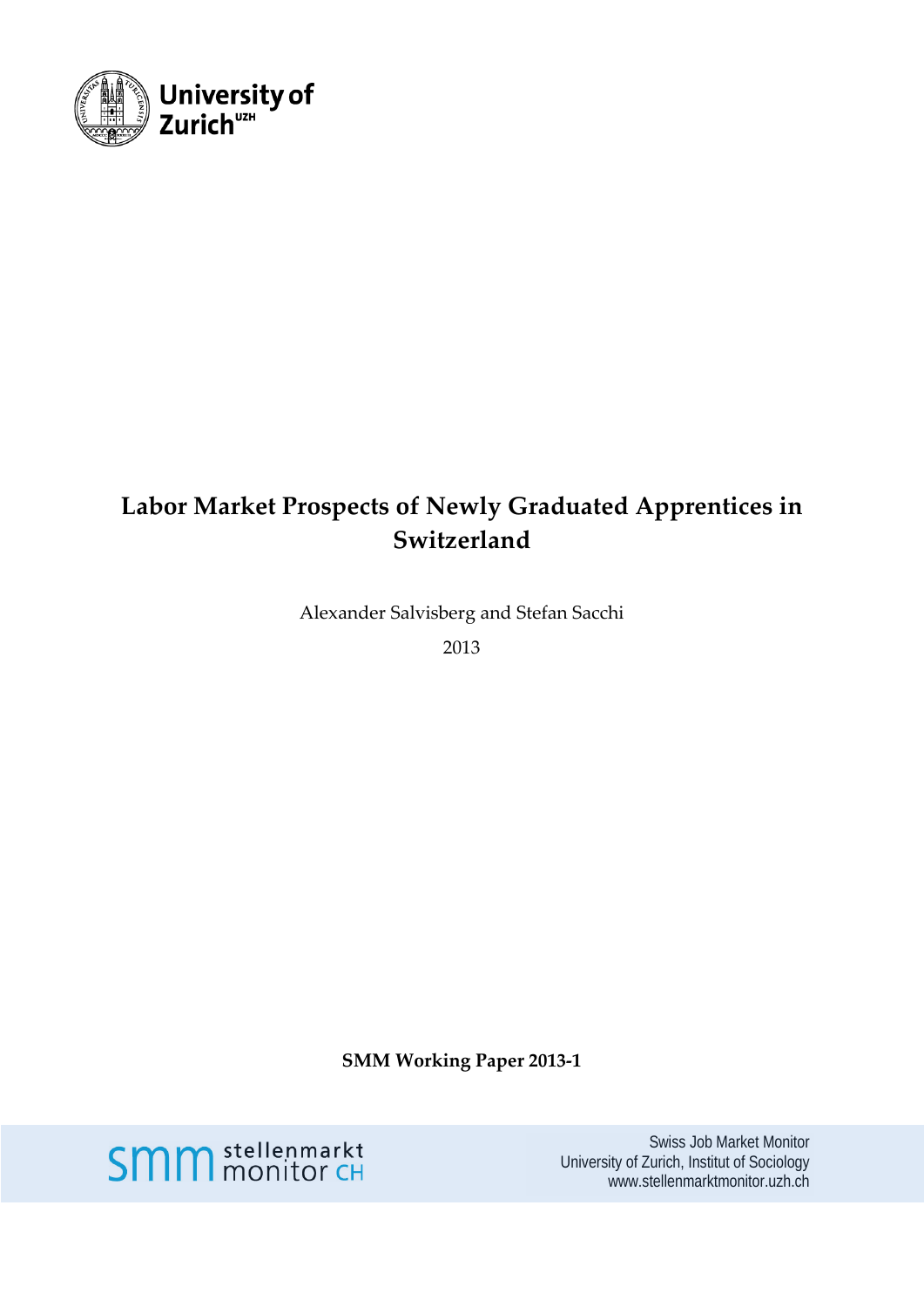#### **Labor Market Prospects of Newly Graduated Apprentices in Switzerland**

Alexander Salvisberg & Stefan Sacchi (Swiss Job Market Monitor, University of Zurich)

#### *Abstract*

This study seeks to find the reasons for the rising risk of unemployment for people who have completed basic vocational education and training in Switzerland. We focus on the long-term structural shift in the demand side of the labor market and its consequences for new entrants' chances of employment in the labor force. A detailed analysis of the development of vacancies for such 'career entrants' in the time period 2001 to 2011 shows that neither a growing occupational mismatch, nor a general shift in the educational level to the disadvantage of workers with vocational education, can be made responsible for the rising unemployment of labor market entrants. Instead, the available evidence confirms that a diminishing part of the vacancies for skilled employees remains open to entrants because of the increasing job requirements with regard to work experience and further education. Basic vocational education and training alone is less and less a guarantee for a smooth entry into the working world. We interpret this as a result of the transition in the Swiss economy in the direction of 'high performance work systems', which on the one side clearly increase the vocational and personal demands on workers, while on the other side there is less and less capacity available for training and supporting new employees.

### *Keywords*

youth labor market; school-to-work transitions; job requirements; vocational training; Switzerland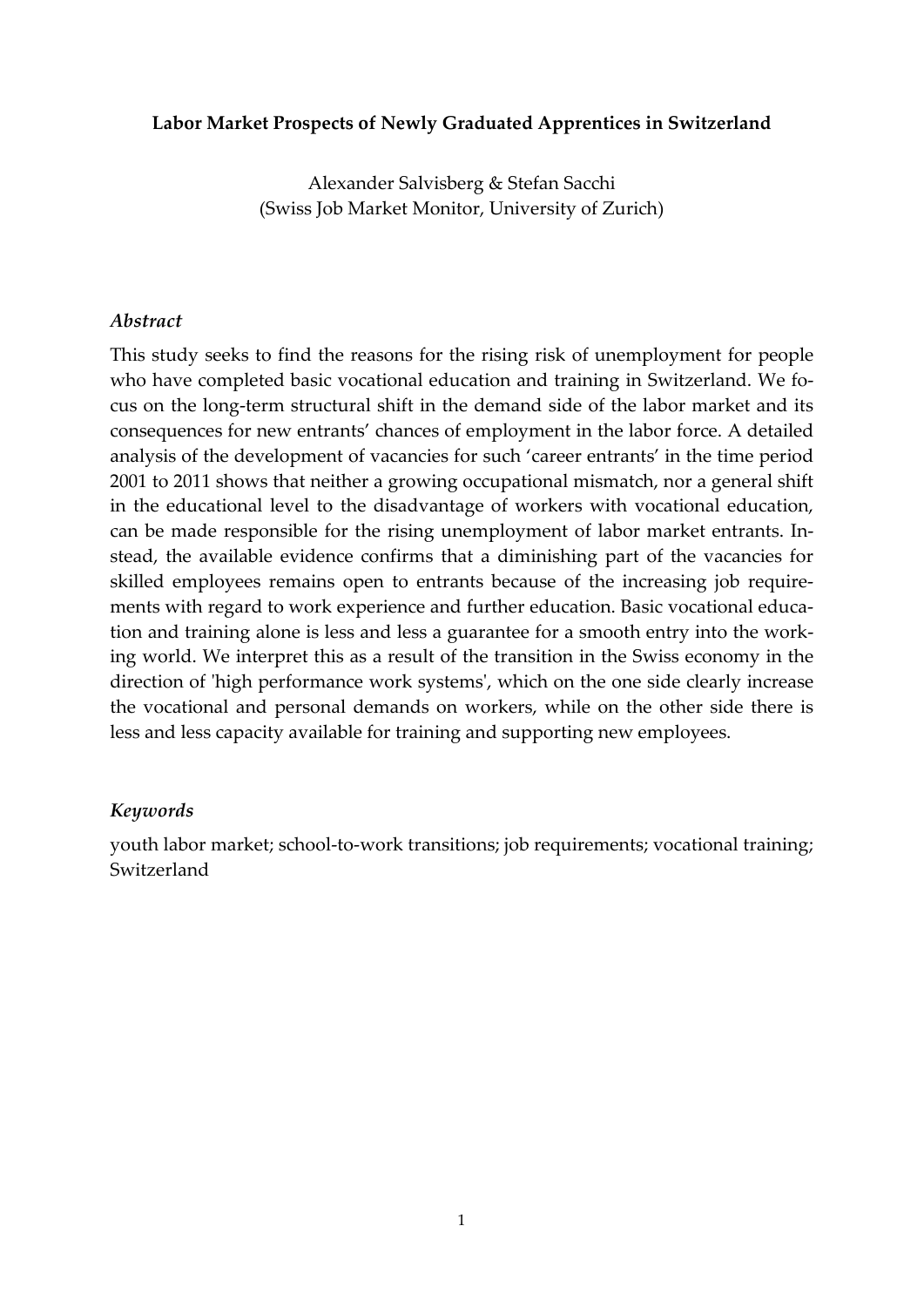#### *Introduction*

The transition from education to work is a critical step to be taken, often accompanied by unemployment and other employment problems. In an international perspective, youths are the group most strongly affected by unemployment. In addition, early unemployment is known to bear negative consequences for occupational careers in terms of higher unemployment risks and lower income ('scarring effects'). Compared to other European countries, the Swiss dual system of vocational education and training (VET) has enabled a comparatively smooth transition to work for the vast majority of youths completing vocational training. By contrast, people without post-compulsory education are much more likely to be struck by unemployment and precarious work arrangements. Our research nevertheless confirms that, net of the effects of business cycles, labor market entry has become more difficult in the long term even for Swiss VET graduates.

In the following, we will consider a number of possible explanations for the growing difficulties in entering the labor market. We will pay special attention to changes in the labor market across business cycles. Specifically, we will inquire how long-term structural changes in the economy affect the employment opportunities of young skilled workers who have completed basic vocational education and training. The Swiss Job Market Monitor supplies data that allows to depict in detail the changes in companies' personnel needs, which are often neglected in transition research, and thus provides fertile ground for exploring our research question.

The article is organized in the following manner: The first section presents theoretical considerations concerning the problems of gaining initial access to the labor market. These considerations revolve around the impact of structural economic change on the availability of jobs for new labor market entrants. We also briefly address the specific institutional context of vocational training in Switzerland. In the second section, we introduce the data sources used in our study. The subsequent sections are devoted to presenting the results of our empirical analyses: First, we present our findings for the development of unemployment among new entrants to the workforce (3). We then offer explanations for the observed long-term increase in the risk of unemployment (4) while we assess the relevance of our arguments empirically step by step. In the final section, we assemble the individual findings into a more complete picture and draw some conclusions.

### **1. Theoretical considerations**

The transition from the education system to the labor market is an issue that has attracted great interest in social science research for quite some time (Dietrich and Abraham 2008: 67ff). The fact that research has even intensified in this area in recent years is due to persistently high and, in the wake of economic crisis, disproportionately increasing youth unemployment, the often unstable career pathways of young VET graduates, and the negative impact of failed career entry on employment pathways later on (Scarpetta et al. 2010, ILO 2012, Dietrich 2012). The difficulties of career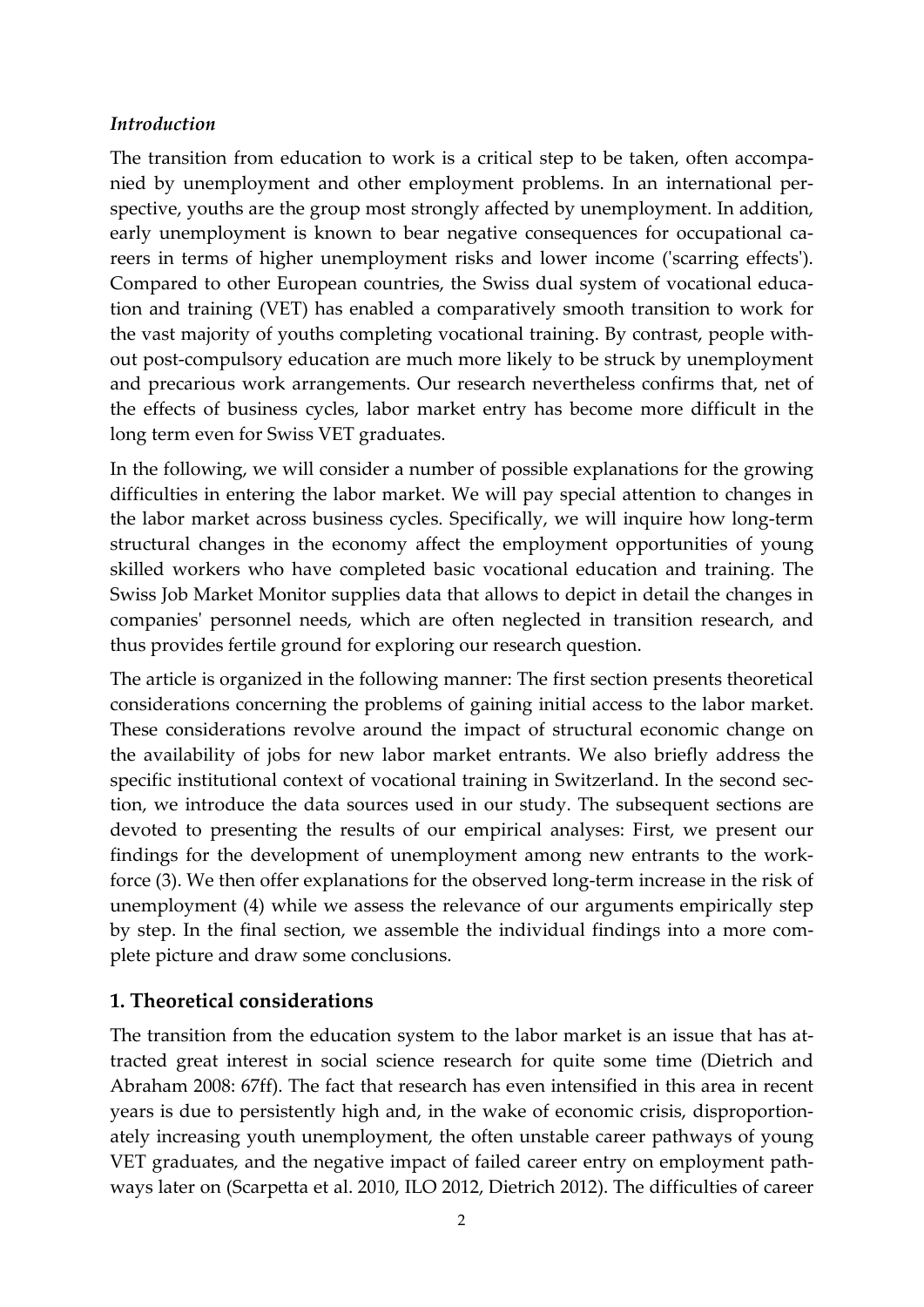entry have inspired a number of comparative international studies accordingly (Müller and Gangl 2003, Breen 2005, Brzinsky-Fay 2007, Wolbers 2007, Blossfeld et al. 2008).[1](#page-3-0) The focus of these studies is on international variations in the institutional arrangements relevant to a successful transition to the workforce as well as the individual and socio-structural prerequisites for such success. Compared to the institutional features of educational systems, labor market environments have drawn much less research attention (in this respect, see Gangl et al. 2003: 302f). This is especially true with regard to the possible implications of changes in the structure of labor demand and companies' skills requirements for successful career entry. Against this backdrop, our contribution moves the changing labor market conditions to the center of attention. Our theoretical considerations focus on changes in labor market supply and demand for those entering the workforce upon completing VET in Switzerland.

In principle, the situation of career entrants is marked by a particularly vulnerable labor market status (Rees 1986, Gangl 2003). The risk of unemployment is not only generally higher for youths compared to adults but also responds more strongly to economic fluctuations (Weber 2004, OECD 2008). The risk of frictional unemployment is particularly high for VET graduates, who generally cannot afford to put off the job search until a promising employment opportunity emerges. Newly entering the labor market, VET graduates are mostly at an additional disadvantage compared to the 'insiders,' i.e. proven and experienced employees, when new staff is hired (Lindbeck and Snower 2002). Moreover, young workers who have just recently been hired are not treated as fully-fledged insiders right from the start but are given the transitory status of an 'entrant'. This involves lower costs in case of dismissal compared to incumbent employees and a higher risk of being the first to lose their jobs accordingly in the event of economic crisis ('last-in-first-out'; vgl. Lindbeck and Snower 2002: 4). All these factors demonstrably add up to VET graduates being especially vulnerable to unemployment whenever the economy slows down.

In addition, labor market entrants have a disadvantage irrespective of the particular economic situation compared to experienced workers in terms of 'signals' that positively distinguish them in the eyes of potential employers (Bills 2003). Since hiring inevitably involves uncertainty concerning the capability, motivation, and suitability of job candidates, employers generally prefer candidates with the most impressive collection of such 'signals.' New labor market entrants are at a disadvantage here because they generally have little to offer aside from their basic VET certificate.

Apart from the general and cyclical factors rendering initial labor market entry difficult, we are interested in explanations for the long-term deterioration in the employment prospects of VET graduates entering the workforce in Switzerland. From a theoretical viewpoint, changes on both the supply and demand side of the labor market could play a role here. The fact that new labor market entrants immediately compete with a far greater number of skilled workers older than they are speaks

<span id="page-3-0"></span><sup>1</sup> Switzerland has not been considered in any of these studies.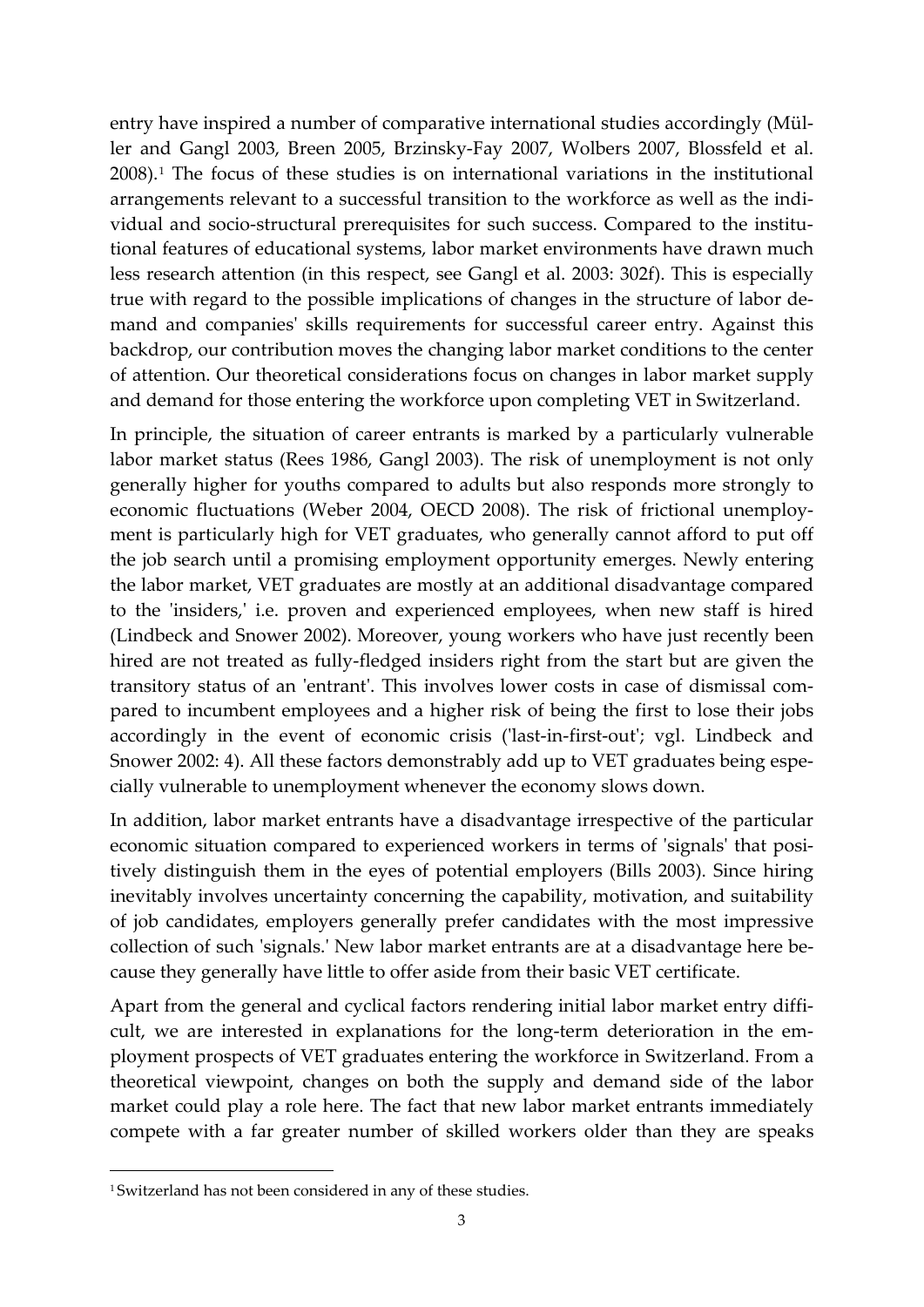against any major influence from the supply side. In the literature, we find inconclusive evidence for whether there is a positive correlation between youth cohort size and youth unemployment or not (Gangl 2003: 271 finds no such relation, for an overview, see Korenman and Neumark 2000). Our own analysis (Sacchi and Salvisberg 2011: 25ff) shows that the size and composition of the cohorts completing VET in Switzerland have hardly changed over time so that we cannot assume either one of these factors to have any substantial influence on the labor market prospects of the individual members of a cohort.

Against this background, the following discussion will focus on the demand side of the labor market, which has received much less attention in research. We start from the basic assumption that long-term structural change of the economy, concerning sectors, occupations, and workplace characteristics, can have a considerable impact on the jobs available to new entrants to the workforce.[2](#page-4-0) More specifically, we consider four possible concomitants of structural changes in the Swiss economy that offer plausible and potentially complementary explanations for growing structural unem-ployment among new labor market entrants with VET in Switzerland:<sup>[3](#page-4-1)</sup> (1.1) An increasing occupational mismatch due to the persistently strong industry and crafts orientation of the Swiss VET system, (1.2) the increasingly higher *levels* of formal training required by companies, (1.3) the prolongation of initial on-the-job training required for new staff in the face of cutbacks in available training personnel, and (1.4) an increasing demand for specific 'soft skills' that typically can only be acquired on the job, and (1.5) a shrinking supply of entry-level jobs suited for VET graduates in the wake of structural economic change.

#### *1.1 Growing occupational mismatch*

-

In Switzerland, like in many other economically advanced countries, economic and technological change is leading to a long-term change in the economy's demand for skilled labor. The Swiss manufacturing sector has lost significance while we observe divergent trends in the service sector: The demand for skilled labor in traditional service occupations (personal and distributive services) have remained largely unchanged whereas it has increased substantially in knowledge-intensive fields, such as financial services, education, health, or research and development (on the changing structure of occupations in Switzerland, see Salvisberg 2010: 77ff). Because of the high occupational specificity of most VET diplomas and the corresponding segmentation of the Swiss labor market, there is a danger of a growing occupational mismatch between the vocational qualifications acquired and those demanded in the

<span id="page-4-0"></span><sup>2</sup> Since the share of labor market entrants in precarious employment in Switzerland has remained constant even though unemployment among newcomers has increased substantially overall (Sacchi & Salvisberg 2011), we leave aside the issue of an increasing level of precarious employment arrangements at workforce entry.

<span id="page-4-1"></span><sup>&</sup>lt;sup>3</sup> A further possible explanation, which we will not go into in depth here and which is not supported by the findings available at present (cf. Sacchi and Salvisberg, 2011), is the increasing risk of being dismissed at the beginning of the career, as postulated by the First-in, First-out hypothesis.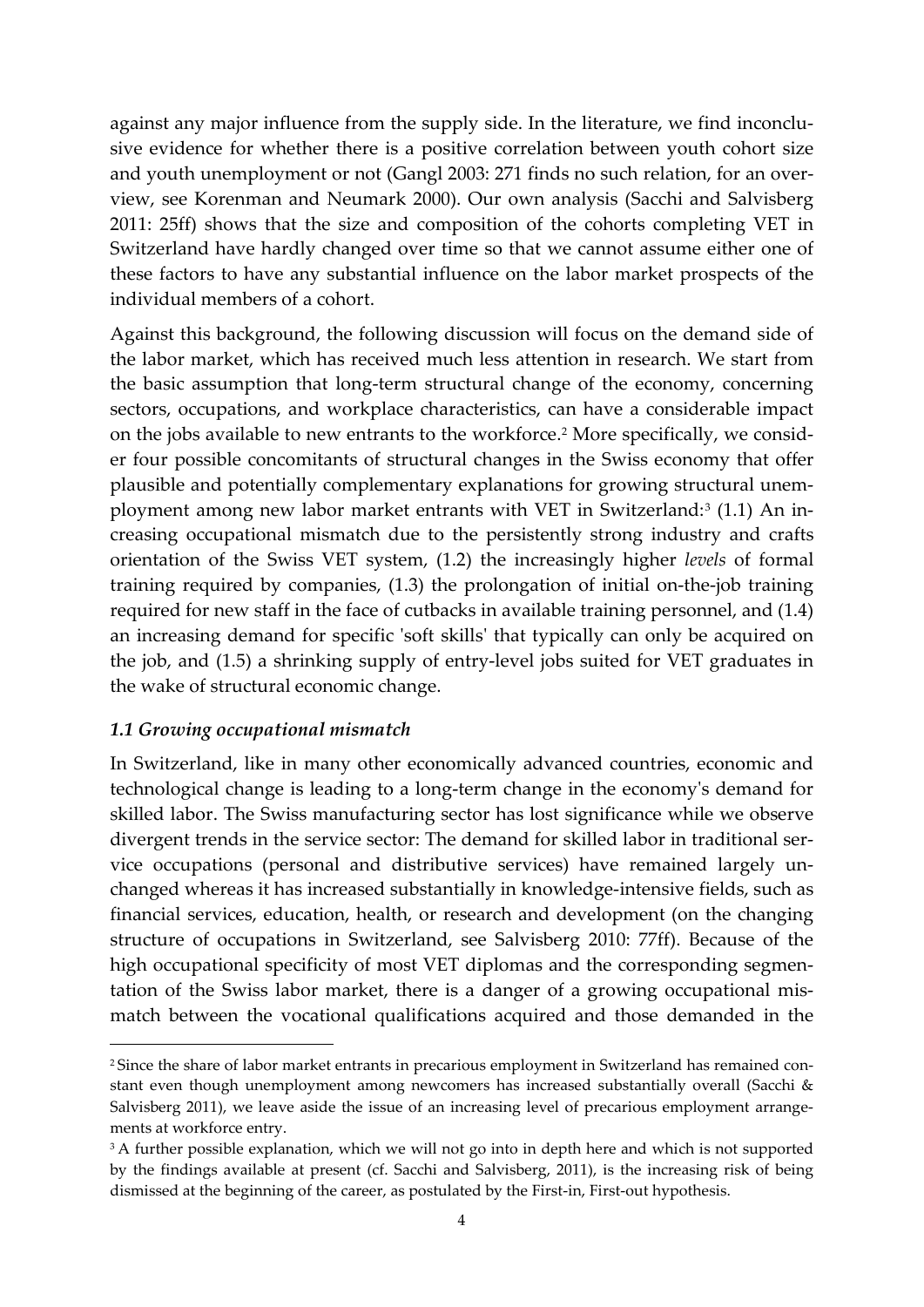labor market (Pollmann-Schult and Mayer 2010). This supposition is additionally supported by the fact that the dual VET system traditionally has much stronger roots in the industrial sector than in occupations of the service sector, which have been expanding for a long time now (Schellenbauer et al. 2010).

## *1.2 Increasing demand for higher education*

Structural economic change proves to be a major driver of the long-term increase in the *levels* of education and training required by companies (Sacchi et al. 2005). Since 1950 already, we can observe a fairly steady shift in the kinds of qualifications required by companies in Switzerland toward tertiary certificates, mainly caused by the changing structure of the economy. The spread of computer technology at the workplace has accelerated this development notably since the 1980s ("skill-biased technological change," see Acemoglu 2002, for Switzerland, see Arvanitis 2005). The shift of labor demand toward tertiary education can lead to a situation where new labor market entrants with VET may experience increasing difficulty in finding employment.

# *1.3 Increasing training requirements and declining training capacity*

The development of companies' skills requirements cannot be reduced to the simple formula of changing occupational structure plus rising demand for higher formal education. Rather, we must also reckon with longer periods of initial training for new staff and higher training costs in the wake of the growing significance of nonroutine tasks (Autor et al. 2003) and more complex occupational roles (Hage and Powers 1992). On the other hand, companies increasingly restructuring their workforces to achieve greater flexibility (Kalleberg 2003), as well as the introduction of new technologies, is creating a situation where staff capacity is utilized to a higher degree, even to the point of overextending it (Green 2002). Less capacity is available accordingly for training new employees. Taken together, these developments suggest that today we can increasingly expect companies to opt in favor of skilled workers with proven experience, who, due to such experience or further specialized training, are assumed to require comparatively less initial training on the job. In this line of reasoning, new entrants to the workforce, who require more intensive and lengthy periods of initial training, are at a disadvantage. It remains to be answered in this context to what extent the lower wages of career entrants offset the higher initial training costs.[4](#page-5-0)

# *1.4 Increasing demand for 'soft skills'*

-

Along with technological change, we can observe 'skill-biased organizational change' (Piva et al. 2005). The introduction of new forms of work organization comes with a broader range of tasks and areas of responsibility for employees. To a growing de-

<span id="page-5-0"></span><sup>4</sup> In this case, we could expect an increasing wage gap between new labor market entrants and experienced, skilled workers.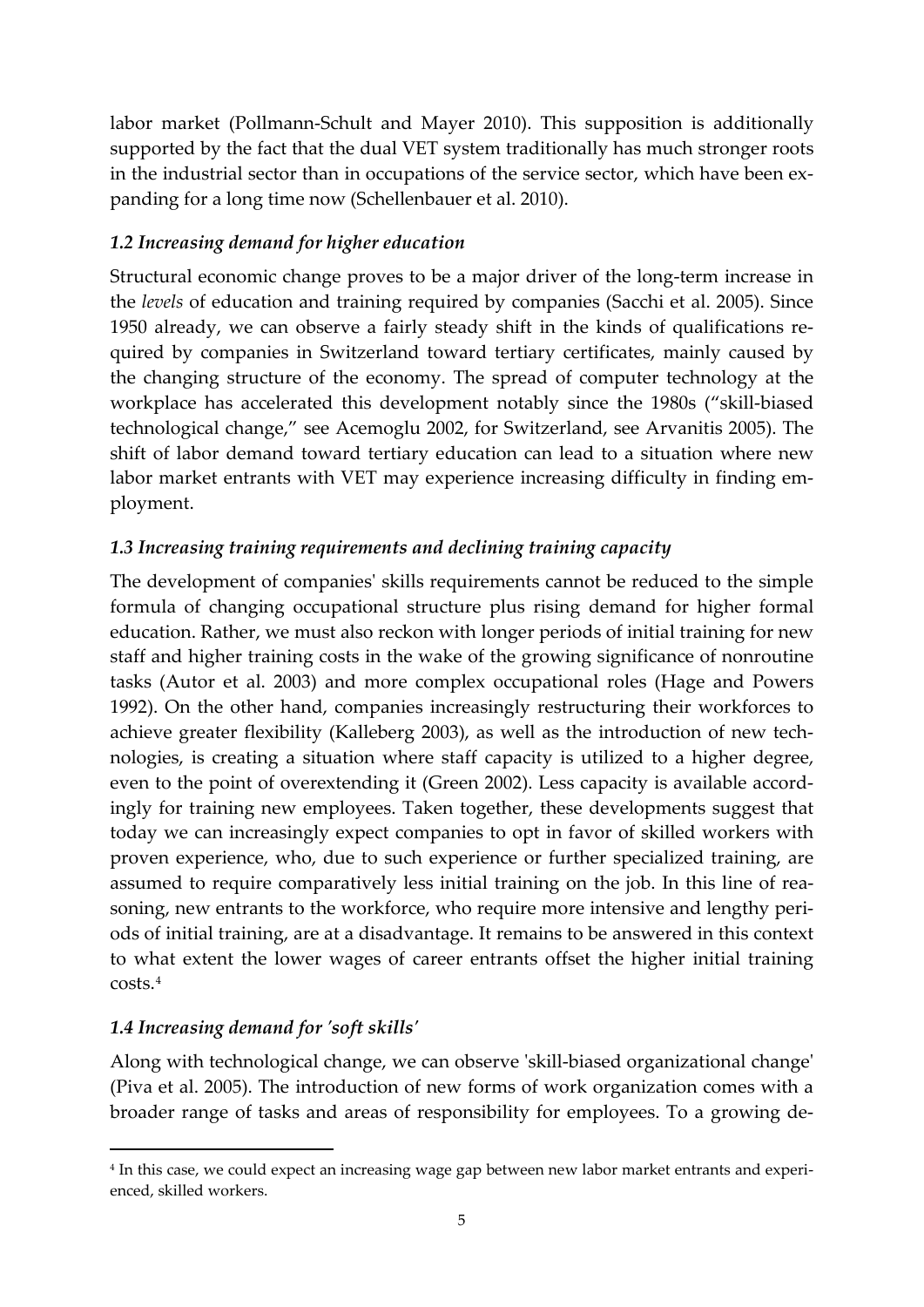gree, individual productivity depends on high levels of autonomy, problem-solving capacity, and personal commitment as well as advanced communication and coordination skills (Salvisberg 2010). Many an employer will assume experienced members of the skilled workforce and not young VET graduates to be more likely to have such soft skills. Although the conditions for obtaining such skills are probably better in the dual VET system compared to a purely school-based system, there are a number of soft skills that can hardly be taught as part of a training program (van Zolingen 2002). Whatever the case may be, practical proof of such skills through work experience, documented in employment reference letters for instance, reduces uncertainty for the employer when screening job candidates – uncertainty that is particularly high when involving assets not formally certified, such as personal virtues, social competencies, and motivational strengths (Hohn and Windolf 1988).

Both arguments, higher initial training requirements and lower training capacities, on the one hand, and rising demands for soft skills, on the other, point to an intensification of work in terms of time and content resulting in increasing work strain. What emerges is an organization of work, often referred to as a 'high performance work system', that combines high company flexibility with broader decision-making powers for employees (Kashefi 2011). The prerequisite for such a system are employees who bring the necessary skills and individual make-up to perform at high levels, which in turn requires careful selection and continuous training of staff (Appelbaum 2002). In this situation, criteria such as work experience and training already amassed in the past can be expected to gain significance in personnel recruitment – criteria that young people entering the labor market, by definition, cannot meet.

### *1.5 Structural Economic Change*

In sum, we may state that various types of changes on the demand side of the labor market can be assumed to have increased the difficulties experienced by newcomers as they enter the workforce. As briefly explained above, it seems reasonable to suspect that the demand side, i.e. companies' current personnel needs, has a much greater influence on youth unemployment, at least in the short to medium term, than the supply side (O'Higgins 1997, Bell and Blanchflower 2010).

However, the lines of reasoning in 1.3 and 1.4 both come down to specific *processes within companies* resulting in firms employing fewer VET graduates without experience and additional qualifications. A simple alternative explanation for the observed phenomena is structural economic change; after all, the supply of jobs suited for career entrants traditionally varies considerably according to sector, occupation, and company size (Sacchi and Salvisberg 2011). If economic restructuring results in employment shifting to sectors providing fewer jobs of this kind, this will lead to lower overall demand for career entrants. In this case, the main factor responsible for this development would not be changing requirements on part of employers but the fact that structural change eliminates more entry-level jobs than it creates.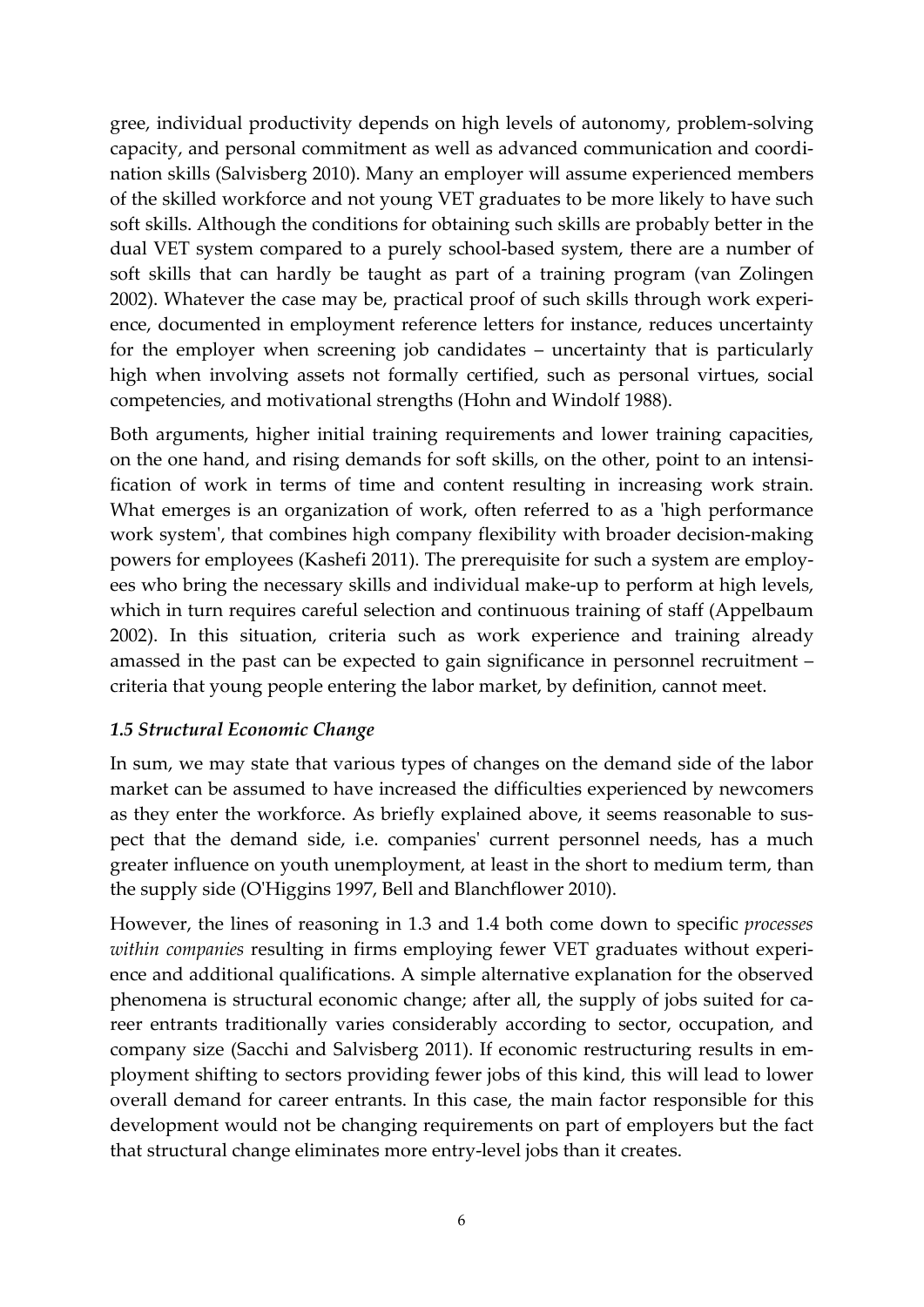## *1.6 The institutional framework of VET in Switzerland*

Approximately 60% of all youths in Switzerland enter some kind of basic vocational training program upon completing nine years of compulsory education (Schellenbauer et al. 2010). Apart from a smaller number of school-based VET programs, dual VET programs have consistently made up the lion's share of around 83% of vocational training programs for quite some time now (ibid.:  $32$ ).<sup>[5](#page-7-0)</sup> They take three to four years and combine in-company training on the job by an employing company and regular theoretical instruction at a vocational school. This constitutes the essence of the dual VET system (for details, see Stalder and Nägele 2011). The highly standardized and stratified Swiss VET system provides its graduates with officially certified, nationally recognized, and often highly specialized qualifications. In conjunction with a comparatively weakly regulated labour market, the high signalling value of practice-based vocational training appears to be a major factor contributing to a fairly successful transition to gainful employment and low youth unemployment by international standards, as is true in other countries with dual VET systems as well (Breen 2005). A good 40% of dual VET graduates remain employed with the company that trained them upon completing their training. The fact that companies display a great willingness to offer their trainees permanent employment is yet another important factor in the success of the Swiss VET system. Despite the regular steps taken to adapt the VET system to a changing economic environment, the reform efforts so far have remained *within* the confines of the given institutional framework (Stalder and Nägele 2011). In the context of our study, with its focus on developments in the 21<sup>st</sup> century, we will essentially take this framework as given accordingly.

# **2. Data Sources**

-

Our study centers on new entrants to the workforce, i.e. youths who first enter the labor market after completing basic VET. The focus is on their risk of unemployment and the demand side factors that influence it. We omit from consideration youths who have not completed any form of post-compulsory education or have acquired a tertiary-level degree. The following analyses rely on various data sources that we refer to only in summary fashion (for a detailed account of datasets and methods, see Sacchi and Salvisberg 2011). Depending on the issue addressed, we use data from the following sources:

The job placement and labor market statistics information system (*Informationssystem für die Arbeitsvermittlung und die Arbeitsmarktstatistik – AVAM)* provides microdata on a monthly basis on the unemployed who are registered with the regional job placement centers (exhaustive sample). Our analyses of unemployment among VET graduates are based on these official statistics.

<span id="page-7-0"></span><sup>5</sup> A separate analysis of dual and school-based VET would be an interesting endeavor in this context but is not possible based on the data currently available.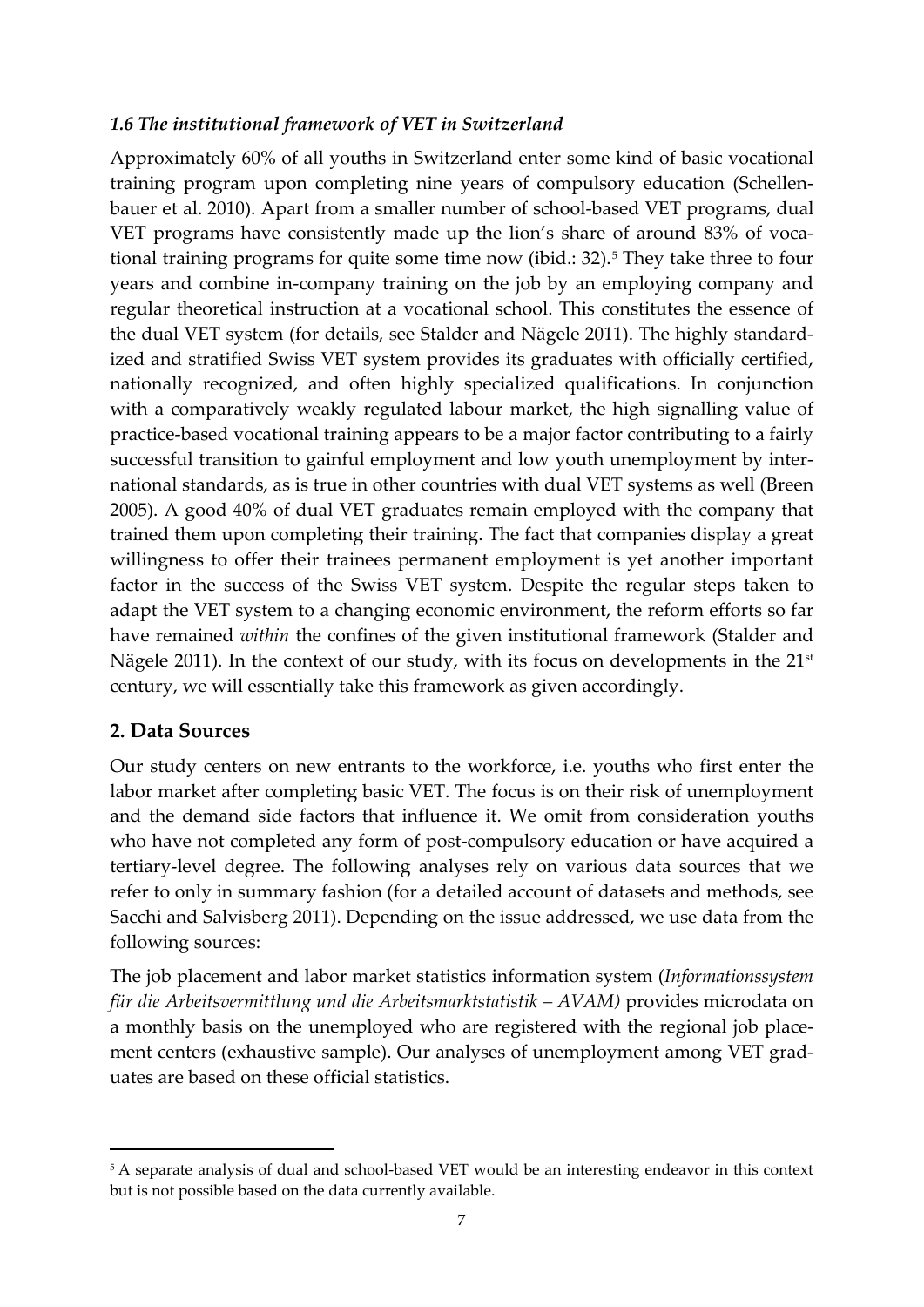The *Swiss Federal Statistical Office's Statistics of Educational Certificates* collects data on the number and kind of upper secondary certificates acquired. This source provides annual data on the size and composition of cohorts completing basic VET.

The *Swiss Labor Market Survey* (SAKE) regularly surveys a sample of Swiss residents on education and income issues in the second quarter of each year. It includes new entrants to the labor market and other youths who have completed basic vocational training. We use the information given on unemployment and the individual labor market situation in the first few years after completing VET. SAKE additionally provides the population estimator necessary to calculate unemployment rates.

The *Swiss Job Market Monitor* (SJMM) in March of each year collects a random sample of job openings that are advertised in the press, on company websites, and online job portals[.6](#page-8-0) The data set covers the period since 2001 for the whole of Switzerland and reaches back to 1950 for German-speaking Switzerland. The following analyses are based on nearly 23,000 job advertisements from 2001 to 2011, among them 14,000 job openings for skilled workers with basic VET.[7](#page-8-1) The differentiated data on job and company characteristics and the requirements expected of job applicants allow us to create a detailed picture of the skills required by companies over time.

Based on the minimum requirements stated in the job ads, the job offers were classified according to three levels of education: the lowest level comprises jobs requiring no post-compulsory education, the medium level includes jobs requiring basic VET, while the highest level presupposes basic tertiary-level education.<sup>[8](#page-8-2)</sup>

To identify the job openings suitable for new entrants to the workforce ('jobs for new entrants'), we classified the ads according to requirements that jobseekers who recently completed basic VET can and cannot meet. According to our definition, suitable positions are those that do not require experience or further education beyond basic VET, do not involve managerial or supervisory functions, and do not explicitly exclude young workers because of age. Table 1 shows the distribution of job openings in our dataset by level of education and jobs for new entrants.

The aggregate number of published job advertisements with similar requirements is a very sensitive and highly valid indicator of companies' personnel needs – and hence conversely of the labor market situation for the group in question.<sup>[9](#page-8-3)</sup> No matter whether the requirements stated in the ads are ultimately fully met or not, it is in every company's best interest to compose the ad in a way to target the group best

<span id="page-8-0"></span><sup>6</sup> Detailed information about the Swiss Job Market Monitor at the Institute of Sociology at the University of Zurich can be found on the project website: www.stellenmarktmonitor.uzh.ch.

<span id="page-8-1"></span><sup>7</sup> SAKE and SJMM data are disproportionately stratified complex random samples, which require using sample weights in the analyses and suitable methods for estimating variance.

<span id="page-8-2"></span><sup>8</sup> In this study, tertiary-level vocational training (advanced vocational or master craftsman certificates, technical college, etc.) and post-graduate study programs are considered forms of further education, which build on the foundations of basic vocational training or general education.

<span id="page-8-3"></span><sup>9</sup> For information concerning the external validation of the SJMM data, see Sacchi & Salvisberg (2011: 67ff) and Sacchi, Salvisberg & Buchmann (2005: 130).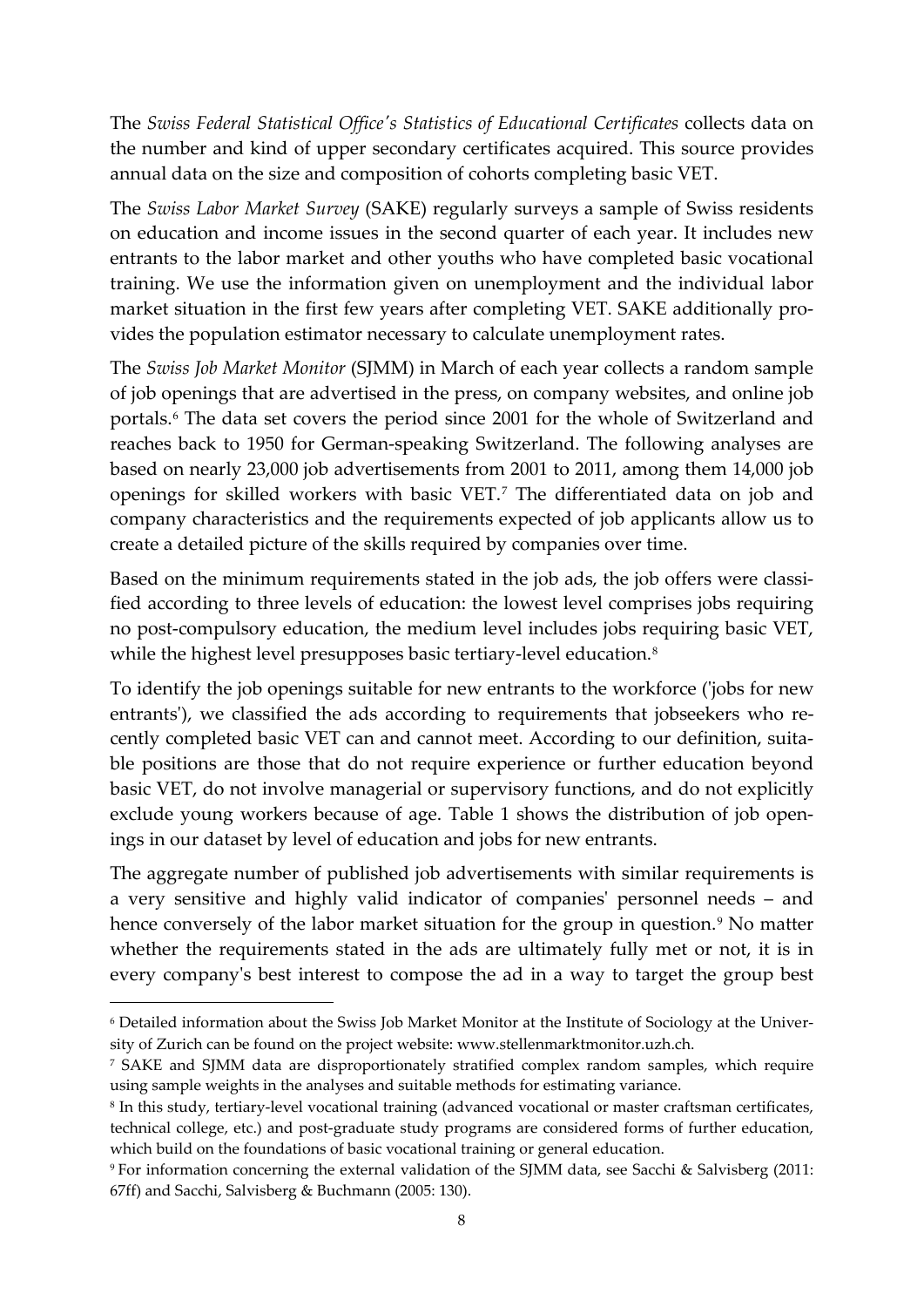suited for the job as effectively as possible (since, among other things, filtering out unsuitable candidates costs time and effort; see Mencken and Winfield 1998). We can expect new labor market entrants to have slim chances at best when the vacancies to be filled have one or more critical requirements (this is also confirmed by an exploratory qualitative study by Müller 2011). Moreover, many newcomers to the workforce are likely to refrain from applying for the job in the first place in the face of requirements they cannot fulfill.

|                          |     | low   | VET   | tertiary |        |
|--------------------------|-----|-------|-------|----------|--------|
| Jobs for new<br>entrants | no  | 7.5%  | 44.9% | 16.3%    | 68.7%  |
|                          | ves | 12.5% | 15.1% | 3.7%     | 31.3%  |
| $(n = 22,833)$           |     | 20.0% | 60.0% | 20.0%    | 100.0% |

| TABLE 1. Distribution of job openings, 2001-2011 |  |  |
|--------------------------------------------------|--|--|
|                                                  |  |  |

-

### **3. Unemployment among new labor market entrants**

Our theoretical considerations lead us to expect an above average risk of unemployment for new workforce entrants that climbs sharply in periods of economic downturn and displays an increasing trend in the long term. Figure 1 compares the development of the unemployment rate among VET graduates by month to the respective rate for the total population from 1990 to 20[10](#page-9-0).<sup>10</sup> The following observations merit particular attention:

*Labor market entrants have a higher vulnerability to unemployment in periods of economic downturn:* Thus we observe a much sharper increase in unemployment among new entrants during periods of crisis while unemployment among this group approximates the general unemployment rate in times of economic boom.

*Strong seasonal fluctuations:* Every September a large number of VET graduates enter the labor market at the same time upon completing final examinations. The transition of the entire entry cohort at once boosts unemployment for a short period of time.

*Long-term increasing difficulties in entering the labor market:* When we compare the average unemployment rate in the economic boom periods of 1990, 2001, and 2008, we notice an increasing gap to the detriment of VET graduates. While the unemployment rate among the latter was only about half the rate of the working population at large in 1990, it was already slightly higher than the average rate in 2001 and even

<span id="page-9-0"></span><sup>&</sup>lt;sup>10</sup> Unfortunately, the data does not allow an analysis for the entire population of VET graduates since 1990. Therefore Figure 1 refers only to career entrants with a dual apprenticeship. The unemployment figures are from the official Swiss unemployment statistics (AVAM), the population estimates for the gainfully employed population are based on the Swiss Labor Market Survey (SAKE), and the figures for VET graduates are provided by the Swiss Statistical Office's education statistics. However, the unemployment figures for VET graduates from 1990-1993 involve some uncertainty (for details concerning the calculations, see Sacchi & Salvisberg 2011: 14f).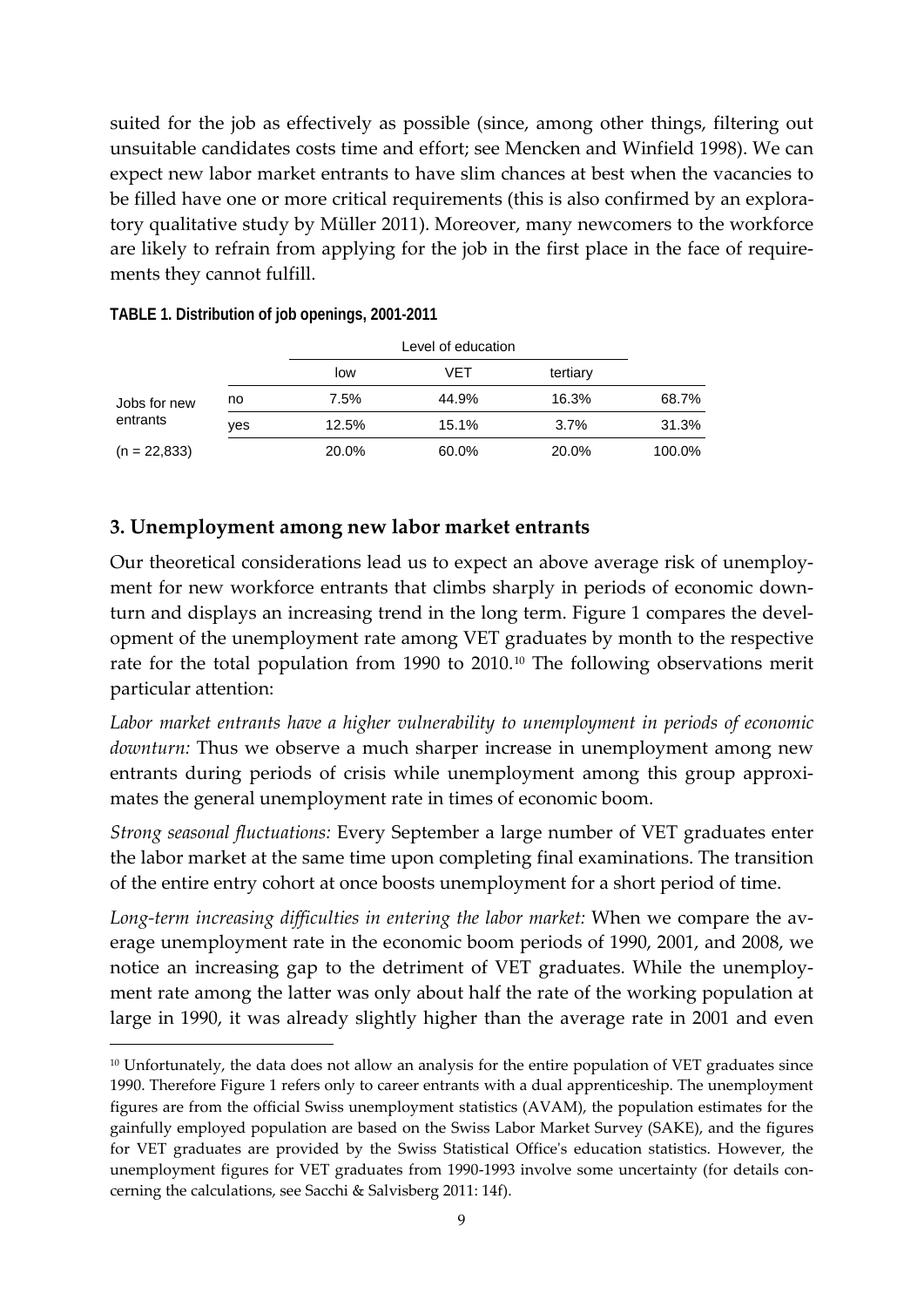more than twice the average rate in 2008. We can conclude that there has been a clearly disproportionate rise in hard-core unemployment among VET graduates.



**Figure 1. Unemployment trend; monthly series for 1990-2010**[11](#page-10-0)

More comprehensive series of measurements across the whole range of vocational education programs, available only for the period since 2001, point in the same direction. For instance, the unemployment rate for skilled young workers with basic VET aged 15 to 24 was 1.3 times higher during the economic boom in 2001 than for skilled workers of 25 to 54 years of age. As the economy peaked in 2008, the unemployment rate was already 1.6 times higher than for the 25- to 54-year-old segment of the skilled workforce (Sacchi and Salvisberg 2011: 12). Even for unemployment according to the ILO definition, which includes jobseekers not officially registered with the employment office, the analysis of SAKE data confirms a long-term structural shift to the disadvantage of young workers with VET. For the entire period from 1995 to 2009, the unemployment rate of 18- to 25-year-olds with basic VET shows a clearly positive trend (Sacchi and Salvisberg 2011: 19ff).

### **4. The significance of changes in labor demand at workforce entry**

-

Based on our theoretical considerations outlined in section 1.1 to 1.5, we will now examine the possible explanations for the disproportionately growing unemployment among career entrants.

<span id="page-10-0"></span><sup>11</sup> In the figures, periods of above average total unemployment ('crisis periods') are indicated by a darker and below average unemployment ('economic boom periods') by a lighter shade.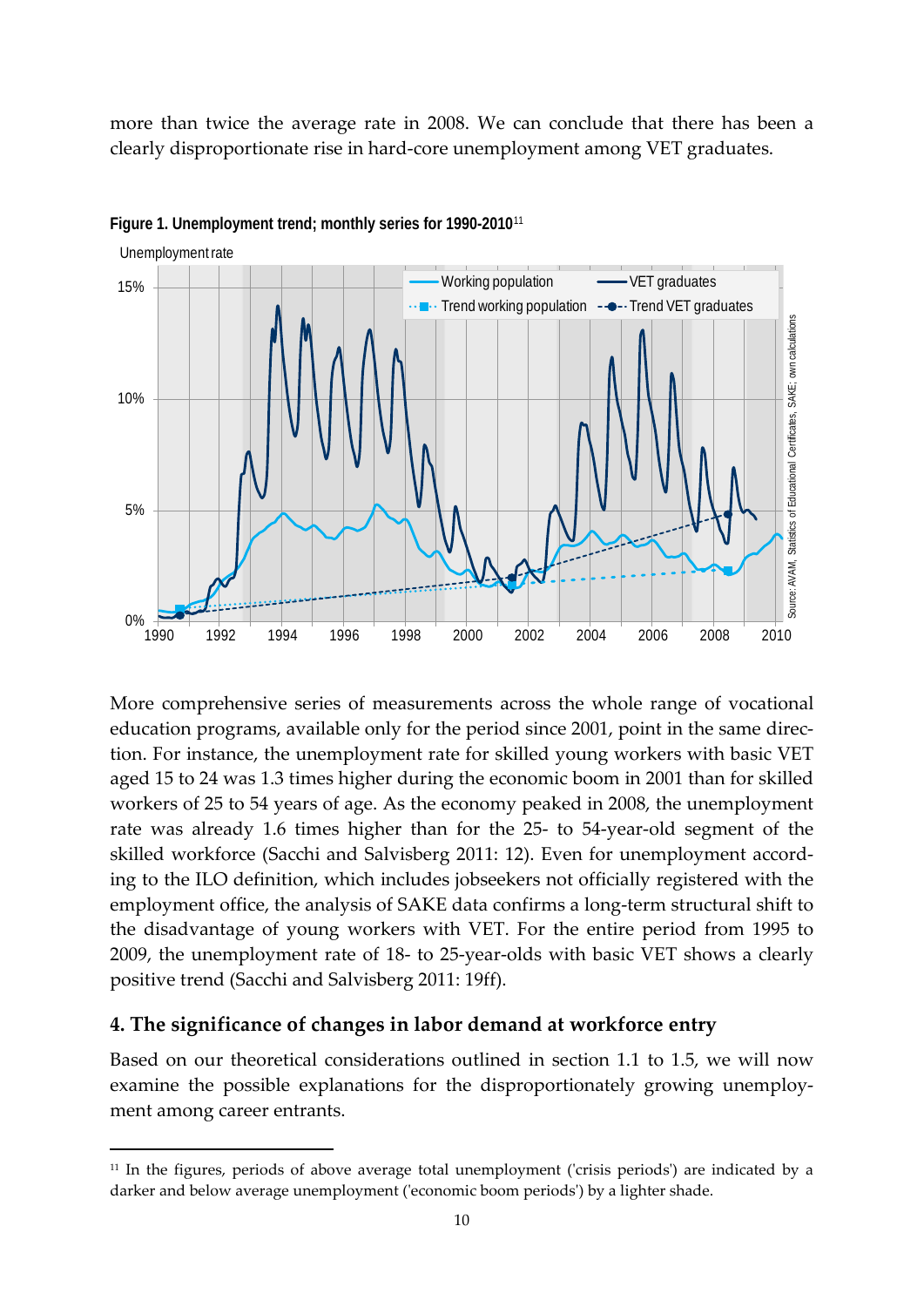## *4.1 Growing occupational mismatch*

A changing composition of demand for different occupations can lead to structural discrepancies between supply and demand in the labor market for workers with VET. We would expect such an *occupational mismatch* when significant numbers of youths choose to train for occupations other than those demanded in the labor market.

We employ a dissimilarity index to capture the magnitude of skills mismatch in the labor market (formula 3 in Ragni 2004, for a detailed account, see Layard et al. 1991: 285ff). This allows quantifying and graphically illustrating mismatch: The index indicates the percentage of unemployed jobseekers who would have to retrain for another occupation to offset current imbalances between supply of specific VET degrees and the respective demand as documented in the job ads.[12](#page-11-0) The dissimilarity indices shown in Figure 2 illustrate the level of overall mismatch based on seven broad categories of occupations (for details, see Sacchi and Salvisberg 2011: 48ff).



**Figure 2. Occupational mismatch for skilled labor, 2004-2010**

-

The microdata on unemployed VET graduates required for this analysis is available only for the period since 2004, which is of course a rather short time span in terms of the structural shifts that we are attempting to capture here. Nonetheless, the series of measurements allows assessing the structural discrepancies for the year at the begin-

<span id="page-11-0"></span><sup>&</sup>lt;sup>12</sup> The calculations are again based on AVAM unemployment figures. The 'labor market for all skilled labor' includes the entire working population aged 18-54 years with basic VET; the 'labor market for new entrants' comprises all 18-21-year-olds with the same education. The vacancy figures are based on data provided by the Swiss Job Market Monitor. The vacancies for new entrants were determined according to the criteria described in section 2.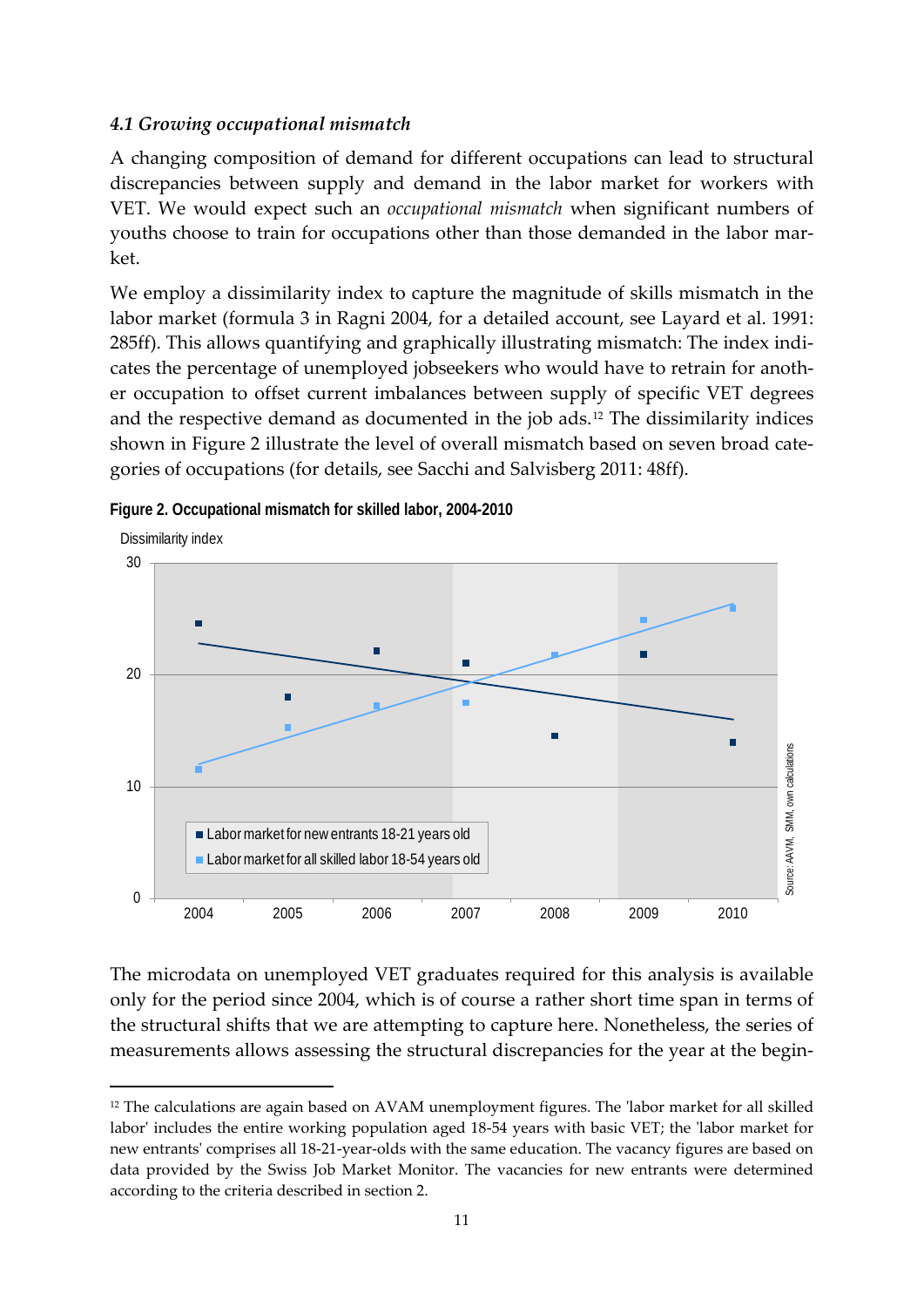ning and at the end of the period under consideration (i.e., 2004 and 2010), which were quite similar in terms of labor market tension.

The development of the dissimilarity index displays an increasing occupational mismatch in the labor market for workers with VET since 2004. The labor market for new entrants with VET, however, shows no signs of a growing occupational skills gap. Quite to the contrary, the index declined from 25 to 14 points over the entire period, thus indicating that the occupational mismatch has even become smaller.[13](#page-12-0) Even though we should exercise caution in interpreting these findings due to the short time span and the limited number of occupational categories considered, there is no evidence in support of a growing mismatch with respect to labor market entrants. Supply and demand for occupational skills tends to match even better today than in the past.

## *4.2 Increasing educational requirements*

-

The labor market trend towards higher education may imply that demand for workers with tertiary-level qualifications has been rising at the expense of workers with basic VET. In this case, we would expect fewer vacancies for people with basic VET, whether they are newcomers or experienced workers.

Figure 3 displays the indexed development of advertised job openings for various categories of jobs for the period from 2001 to 2011 based on the data from the Swiss Job Market Monitor. It clearly stands out that the volume of job openings strongly depends on the business cycle. Moreover, there is indeed a slight relative decline in the number of jobs requiring basic VET in the period under observation. However, once we differentiate between job openings for workers with VET suitable for new entrants and other job openings, it becomes apparent that the decline must be attributed exclusively to fewer jobs for new entrants. Job openings for skilled workers requiring additional qualifications beyond what VET graduates can usually be expected to meet display an above average increase to 15% above the overall index in 2011. It is therefore not true that there is less demand for basic VET in principle, rather there exist fewer and fewer jobs for which basic VET *alone* is sufficient as a qualification.

It needs to be mentioned, however, that the job market has developed even more favorably for people with tertiary qualifications. In line with our hypothesis, this points to a gradual shift in skills requirements toward tertiary qualifications. In terms of volume, however, this shift is considerably smaller than the decline in the job openings available to labor market entrants with VET. Consequently, the gap between the unemployment rates of new labor market entrants and older workers with VET increases. However, as Wyss and Weder's (2010) findings show, there is no widening gap between the unemployment rates of workers holding secondary and ter-

<span id="page-12-0"></span><sup>&</sup>lt;sup>13</sup> While the annual estimates are not very precise in this case, the observed decline between 2004 and 2010 is statistically valid (p<.05).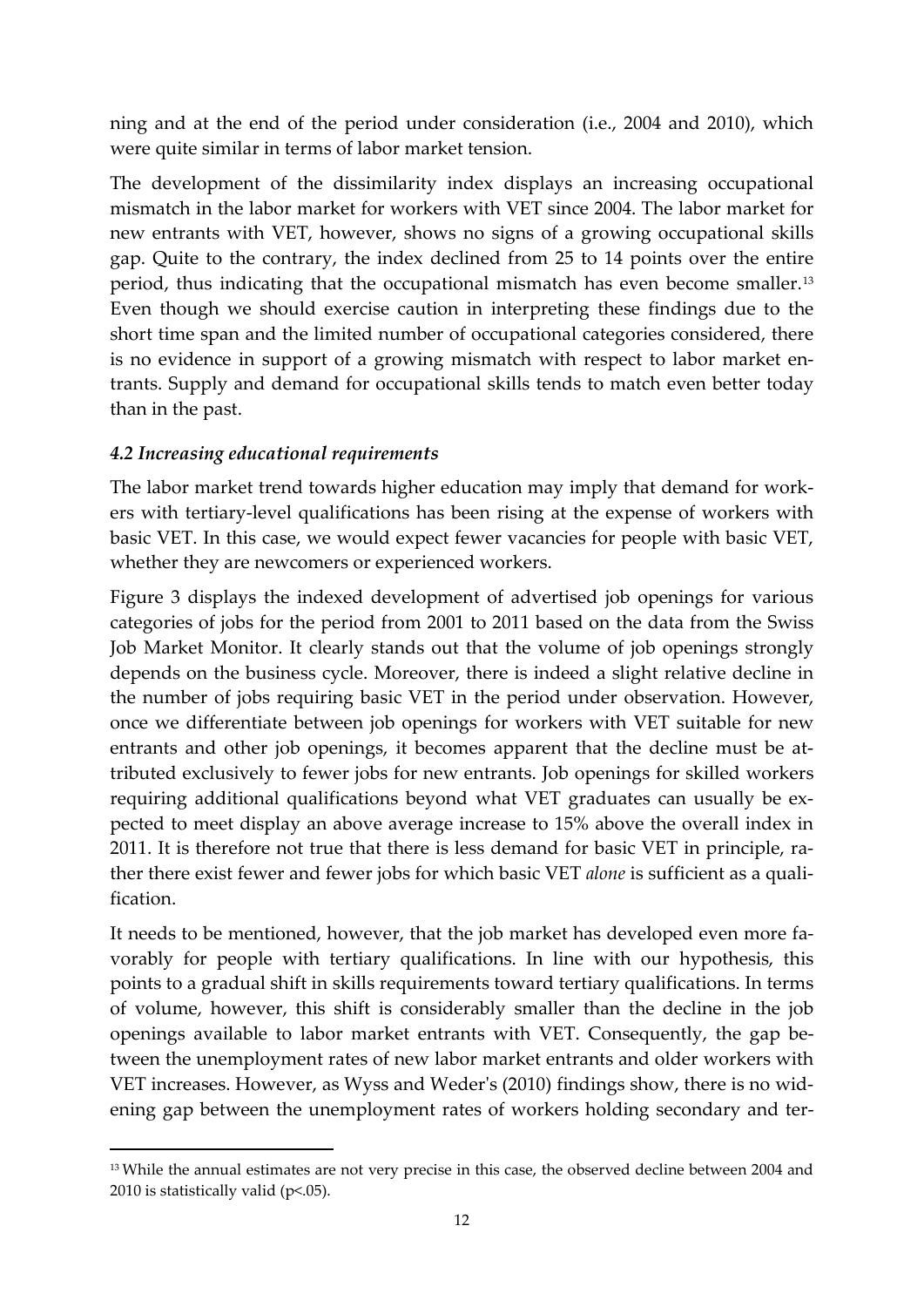tiary certificates. In sum, the available findings on the composition of labor demand suggest that, at best, only a minor part of the growing unemployment among workforce entrants with VET can be attributed to employers' rising demand for higher levels of formal qualification.





### *4.3 Growing entry barriers for new labor market entrants*

Increasing performance and efficiency demands in the workplace may result in employers attaching greater importance to workers being able to contribute quickly when hiring new staff. Work experience and further training in relevant areas can lower the costs of initial training for new employees and reduce uncertainty regarding job applicants' soft skills. For this reason both can become important hiring criteria.

Figure 4 shows the percentage of job openings aimed at workers with basic VET for the period 2001-2011 that, due to the job requirements, are hardly suitable for new entrants. On the left side, the graph illustrates the share of advertised job openings with four critical requirements that more or less explicitly exclude newcomers to the workforce (Figure 4a).

The most common requirement called for in job openings is work experience. In the last few years, this was the case in about 70 percent of the job openings suited for workers with VET. Approximately one third of the job openings require further training in addition to VET. The share of positions requiring leadership qualities reaches 20%. Finally, about 8 percent of the job openings for workers with VET exclude new labor market entrants from applying based on specific age requirements. Age is the only hiring criterion that was not mentioned significantly more frequently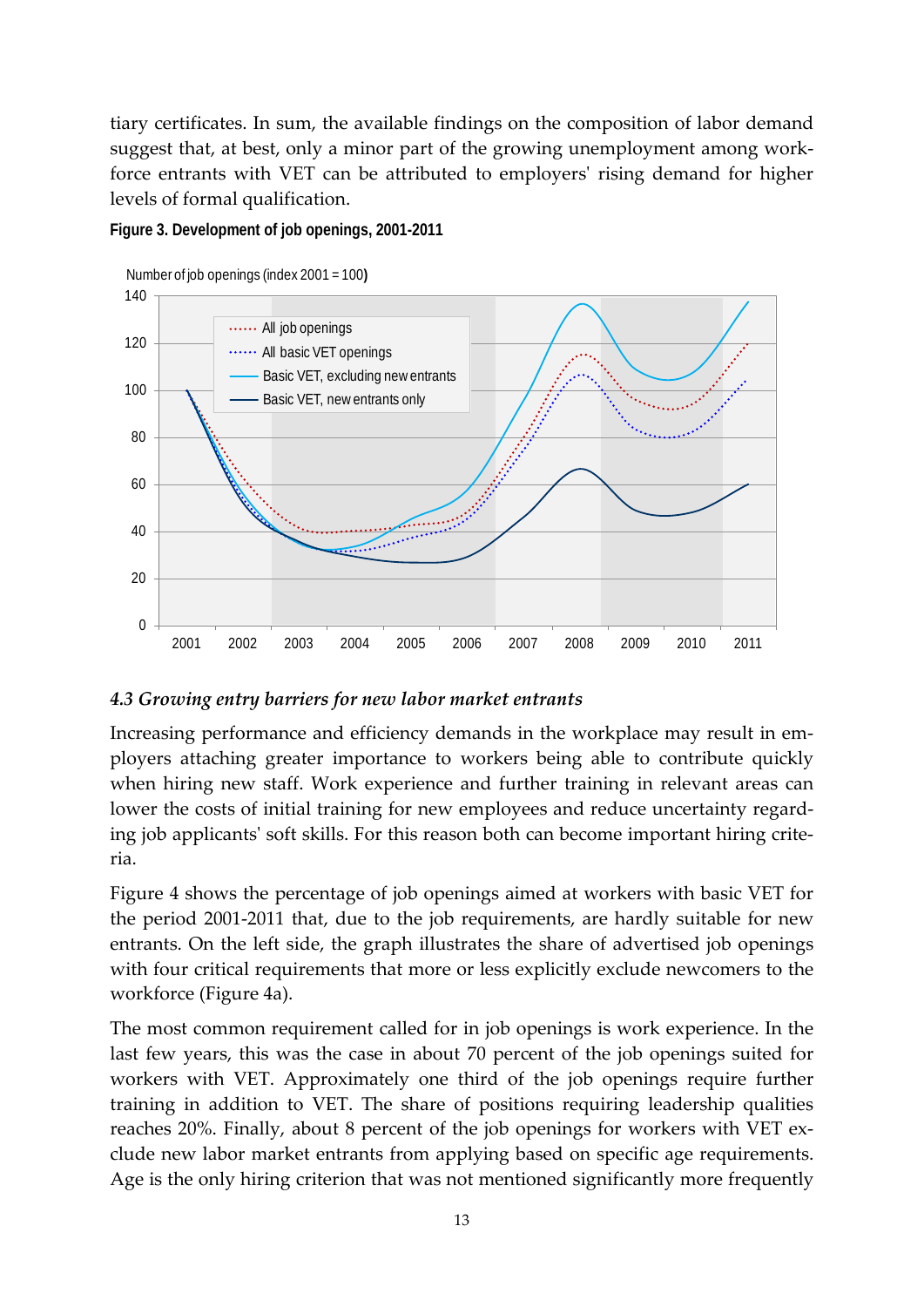in the period under consideration. Many of the job openings include several of the four critical requirements; in most of these cases, requiring work experience goes hand in hand with one of the other requirements. In sum, the findings suggest that lack of work experience is the major obstacle to new entrants finding a suitable job.



**Figure 4. Requirements of job openings for workers with basic VET, 2001-2011**

All in all, the additional job requirements resulted in a decline in the proportion of advertised jobs for workers with VET that is suitable for labor market entrants: from 36 percent in 2001 to 19 percent in 2011 (Figure 4b).<sup>[14](#page-14-0)</sup> Notably, the decline was particularly strong during the economic downturn from 2003-2006. The rapidly mounting barriers to labor market entry for newcomers observed during the years of recession and the subsequent stabilization of this trend at a higher level is a pattern typical of previous periods of economic downturn as well. Since the 1970s, we observe a regular increase in the respective entry barriers by an additional increment during each economic downturn (Sacchi and Salvisberg 2011: 38). Thus, while companies seem to sharpen their selection criteria in times of excess labor supply, they are not relaxed again in periods of growing labor demand. Against the backdrop of this long-term pattern, the job market for new entrants remained surprisingly robust during the most recent economic downturn in 2009. This may be due to a much less drastic and prolonged decline in labor demand compared to previous recessions in Switzerland (see the development of the overall index in Figure 3).

The proposed explanations for the growing importance of work experience and further training in selecting new staff focus on changes *within* companies at the level of

<span id="page-14-0"></span><sup>&</sup>lt;sup>14</sup> The downward trend is highly significant ( $p$ <.001).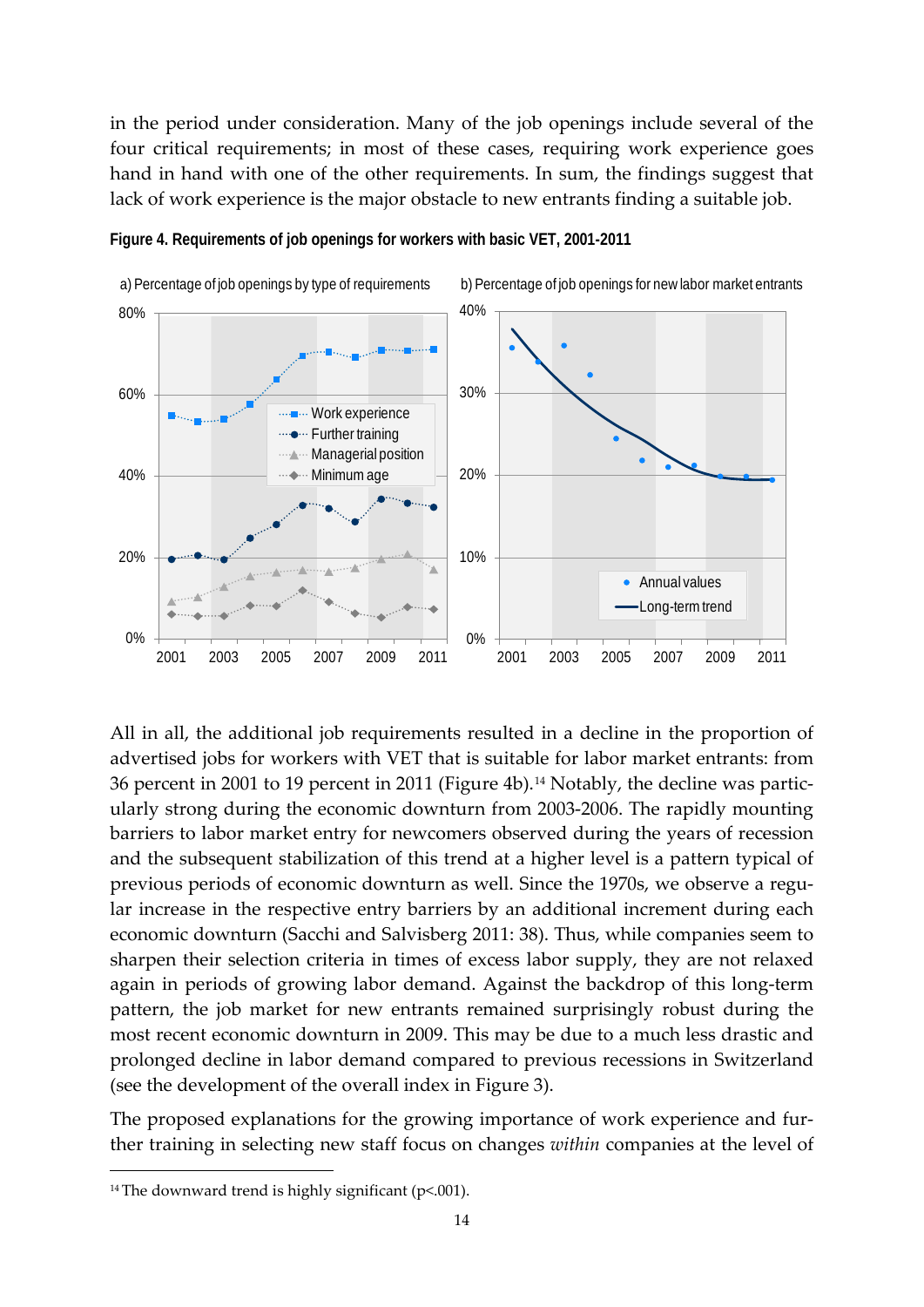individual jobs. However, the aggregate long-term trend might also be a mere concomitant of structural changes in the economy that cause the rise and decline of different job categories. In this case, we would expect job losses primarily in those sectors, companies, and areas of business that traditionally have a high proportion of jobs suitable for new entrants while at the same time those job categories would gain importance that have always had high demands for, among other things, work experience and further training.

In the following, we will therefore take a closer look at the extent to which structural economic change accounts for the long-term decline in the proportion of jobs suitable for career entrants in relation to all jobs requiring VET, as illustrated in Figure 4b. For this purpose, we use logistic regression to model the change in the *share of entry-level jobs* for the period 2001-2011. The model allows assessing the long-term trend of job openings for career entrants irrespective of the economic fluctuations that affect the *absolute* number of job offers in general.

The dependent variable takes the value (1) in the case of jobs suited for new entrants with VET (according to our definition in section 2) versus (0) in the case of all other jobs for workers with VET. *Model I* considers a quadratic temporal trend, which provides a sufficient approximation of the non-linear decline for the period under consideration, as follows from Figure 4b.[15](#page-15-0) *Model II* incorporates additional indicators for the composition of the pool of available jobs by company and job characteristics.[16](#page-15-1) Comparing the two models allows assessing to what extent the long-term trend in the share of entry-level jobs can be attributed to structural changes in the composition of job openings.

As expected, Model II in Table 2 show substantial differences in the share of jobs for new labour market entrants in various occupations and sectors, large and small enterprises, and companies in the private and the public sector. The same holds true for various types of jobs. The long-term decline in the share of jobs for new entrants, however, can *clearly not* be attributed to the changing structural composition of the jobs advertised: Even if we comprehensively take into account both the composition of the underlying population of companies advertising jobs and the composition of the pool of jobs posted, we still observe the same long-term decline as indicated by the nearly identical regression coefficients for the two trend variables in Model I and Model II.

Accordingly, the coefficients pertaining to the time trend do not differ significantly between the two models.<sup>[17](#page-15-2)</sup> Adding interaction terms between time and structural

<span id="page-15-0"></span><sup>&</sup>lt;sup>15</sup> Estimation of a cubic function does not significantly improve the model.

<span id="page-15-1"></span><sup>&</sup>lt;sup>16</sup> The additional indicators included in Model II are based on the information included in the job advertisements. In order to control for changes in the data base caused by the integration of new advertisement media in 2006, we have added a control variable accordingly. Interactions between the control variable and the time trend are neither substantial nor significant.

<span id="page-15-2"></span><sup>&</sup>lt;sup>17</sup> A design-adjusted Wald test was performed using 'seemingly unrelated estimation' (F  $[1,560] = 0.22$ ;  $P = .64$ ) to test the hypothesis of identical pairs of Bs.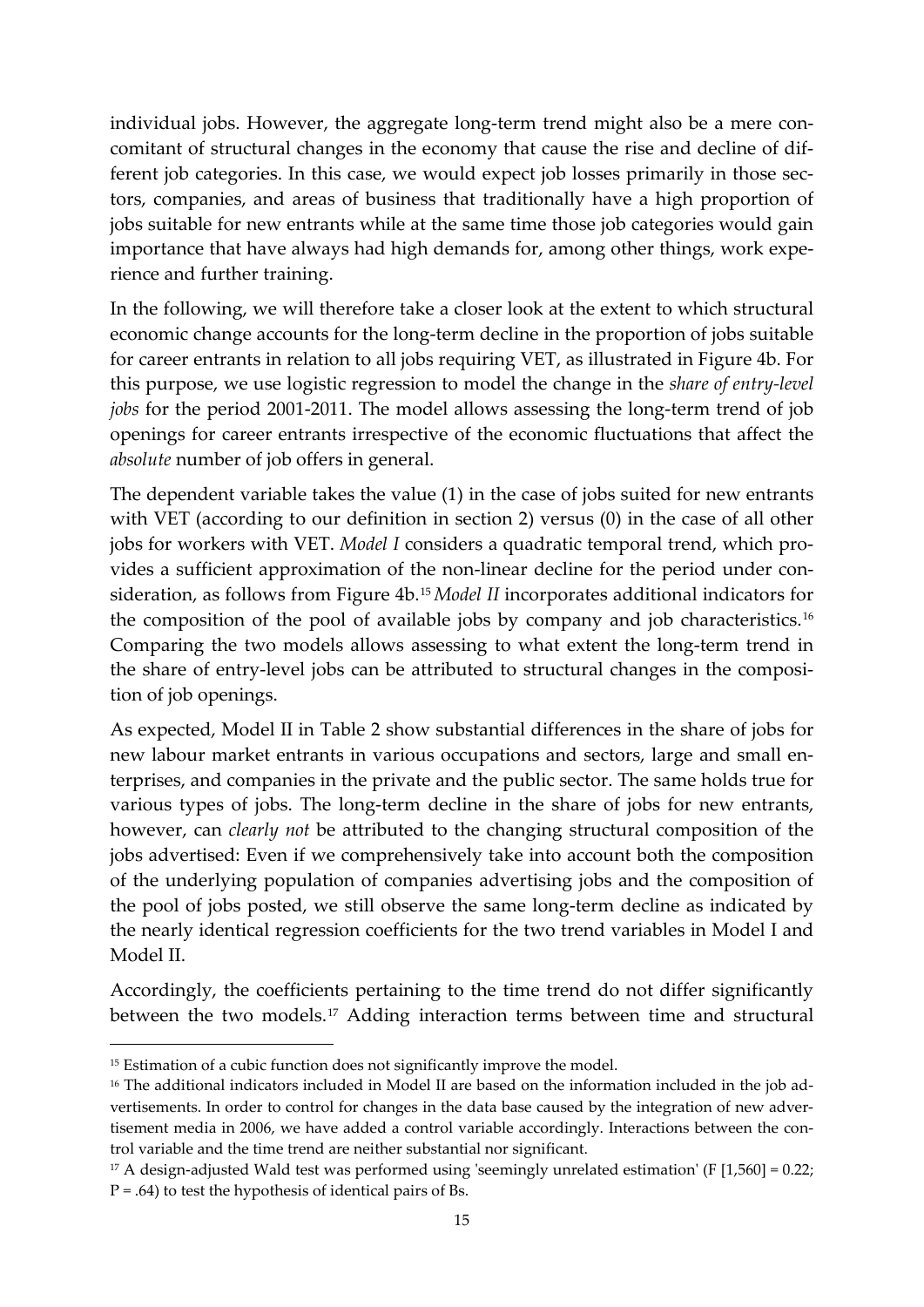variables to Model II does not affect this result either.<sup>[18](#page-16-0)</sup> The observed long-term decline thus holds across all sectors and all kinds of job openings for the entire economy and is not merely a concomitant of structural economic change. This finding indirectly supports the explanations in section 1.3 and 1.4, which focus on the *processes within companies*.

| Logistic regressions <sup>1)</sup>                                           |          | Model I (trend only) |      |          | Model II (trend & structure) |           |  |
|------------------------------------------------------------------------------|----------|----------------------|------|----------|------------------------------|-----------|--|
| $(n = 14, 133)$                                                              | B        | (SE)                 | Sig. | Β        | (SE)                         | Sig.      |  |
| Trend (based on survey year)                                                 |          |                      |      |          |                              |           |  |
| Linear term                                                                  | $-0.083$ | (0.015)              |      | $-0.086$ | (0.014)                      |           |  |
| Quadratic term                                                               | 0.009    | (0.004)              |      | 0.009    | (0.004)                      |           |  |
| Occupational groups [ref. = mean]                                            |          |                      |      |          |                              |           |  |
| Occupations in finance, human resources management, and marketing            |          |                      |      | $-1.261$ | (0.131)                      | ***       |  |
| Technical occupations                                                        |          |                      |      | $-0.708$ | (0.101)                      |           |  |
| Commercial occupations                                                       |          |                      |      | $-0.500$ | (0.094)                      |           |  |
| Occupations in teaching, health, and culture                                 |          |                      |      | $-0.230$ | (0.133)                      | $+$       |  |
| Occupations in retail and transportation                                     |          |                      |      | $-0.220$ | (0.111)                      |           |  |
| Occupations in the hotel and restaurant ind. + the field of personal hygiene |          |                      |      | $-0.073$ | (0.176)                      |           |  |
| Other occupations                                                            |          |                      |      | 0.654    | (0.245)                      |           |  |
| Other industrial occupations                                                 |          |                      |      | 0.689    | $\overline{1}$               |           |  |
| Occupations in construction                                                  |          |                      |      | 0.718    | (0.120)                      | $***$     |  |
| Occupations in the metal, mechanical, and electrical industry                |          |                      |      | 0.931    | (0.110)                      |           |  |
| Type of employment [ref. = permanent, full-time]                             |          |                      |      |          |                              |           |  |
| Part-time (50-90%)                                                           |          |                      |      | 0.307    | (0.133)                      |           |  |
| Temporary employment                                                         |          |                      |      | 0.681    | (0.139)                      |           |  |
| Secondary employment (less than 50%)                                         |          |                      |      | 0.739    | (0.252)                      |           |  |
| Internships                                                                  |          |                      |      | 3.004    | (0.374)                      |           |  |
| Sector [ref. = mean]                                                         |          |                      |      |          |                              |           |  |
| Other industries and trades                                                  |          |                      |      | $-0.366$ | (0.106)                      |           |  |
| <b>Business services</b>                                                     |          |                      |      | $-0.356$ | (0.101)                      |           |  |
| Chemicals, metal, mechanical, electrical, clock and watch industry           |          |                      |      | $-0.269$ | (0.100)                      |           |  |
| Commerce, transportation, communications                                     |          |                      |      | $-0.027$ | $\overline{1}$               |           |  |
| Social services                                                              |          |                      |      | 0.262    | (0.110)                      |           |  |
| Unknown, private households                                                  |          |                      |      | 0.282    | (0.137)                      |           |  |
| Personal services                                                            |          |                      |      | 0.475    | (0.171)                      |           |  |
| Public sector [ref. = private sector]                                        |          |                      |      | $-0.574$ | (0.150)                      |           |  |
| Company size [ref. = medium enterprises]                                     |          |                      |      |          |                              |           |  |
| Large enterprises                                                            |          |                      |      | $-0.492$ | (0.092)                      | ***       |  |
| Small enterprises                                                            |          |                      |      | 0.324    | (0.176)                      | $\ddot{}$ |  |
| Expansion of the sample in 2006                                              | $-0.798$ | 0.104                |      | $-0.684$ | (0.097)                      |           |  |
| Constants                                                                    | $-0.851$ | 0.083                |      | $-0.615$ | (0.092)                      | ***       |  |

**TABLE 2. Job market structure and the availability of jobs for new labour market entrants (2001-2011)**

1) Regression coefficients (B), robust standard errors (SE), level of significance (sig.). Legend sig.: \*\*\* P≤ .001; \*\* P≤ .01; \* P≤ .05; + P ≤ .10. SE takes the complex sample design into account (sample weights, clustering of job ads within advertising media, stratification, finite population correction for PSU).

<span id="page-16-0"></span><sup>&</sup>lt;sup>18</sup> We find a weakly validated interaction effect at a 10% level for only one group of occupations, namely for the metal, mechanical, and electrical industry; in this case, the decline in entry-level job openings is somewhat larger over time.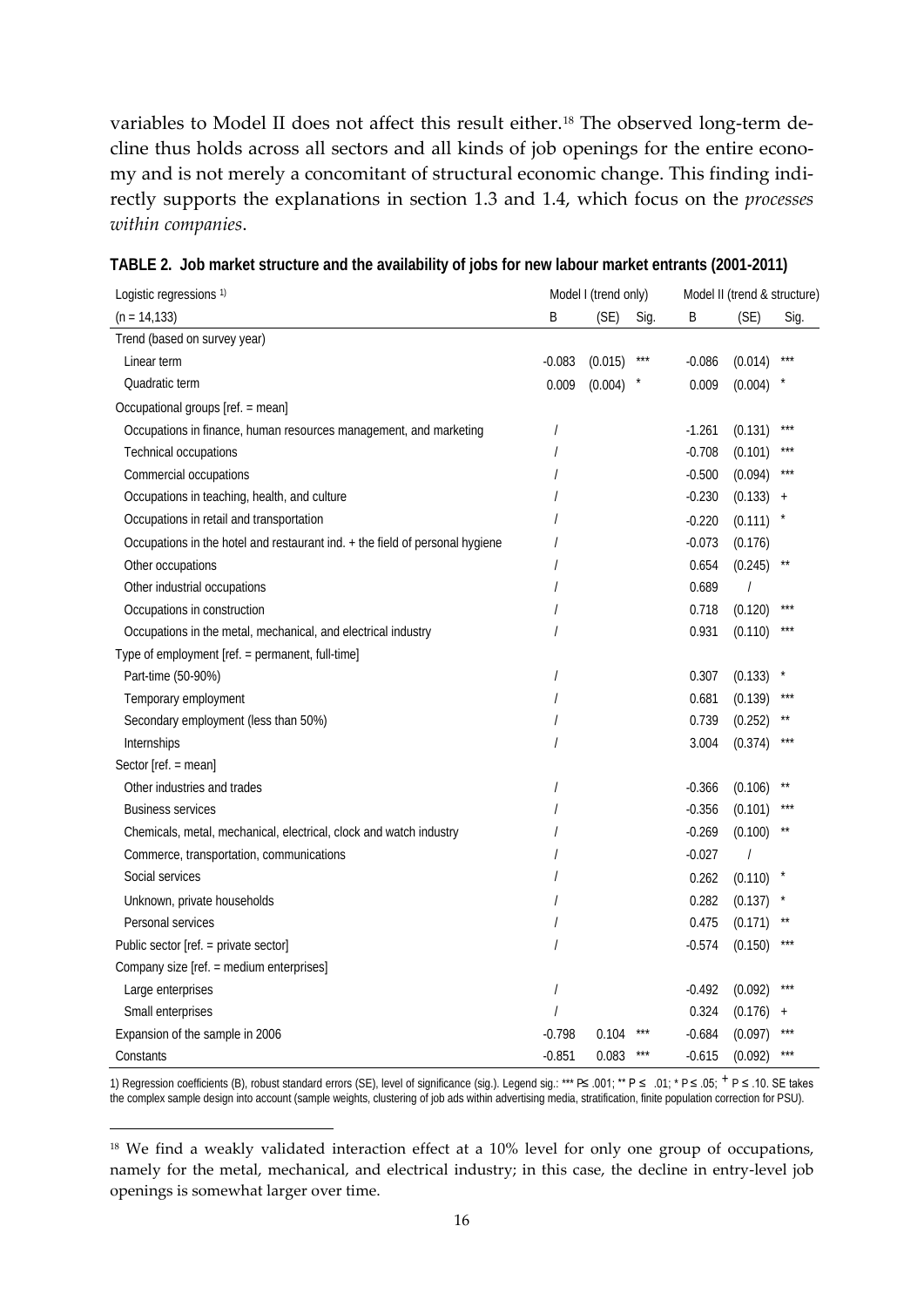## **5. Summary and conclusions**

Our research focus is on the long-term changes in the demand-side conditions for labor market entry for VET graduates in Switzerland. Although the Swiss dual VET system has fared quite well by international comparison in enabling a fairly smooth transition from education to the labor market, we are witnessing a persistent trend across business cycles of increasing unemployment among new entrants to the workforce. In the empirical section of our article, we checked the plausibility of various explanations for the growing difficulties in making the initial transition to the labor market. We paid particular attention to the little investigated role of change in the number and composition of jobs available to new labor market entrants.

In our analyses, we found no evidence for a growing occupational mismatch in the job market for new entrants nor for a general shift in qualification requirements to the disadvantage of vocational qualifications. There is little in the respective findings that questions the role of the dual VET system as the established institutional form of qualifying skilled labor. Our analyses of the job market, however, suggest that successfully completing a VET program *alone* no longer guarantees employment in today's labor market. Companies have increasing *requirements*, *especially in terms of work experience and further training*, that fresh VET graduates, by the very nature of being new to the workforce, cannot meet. As a result of this development, the number of job openings suitable for new entrants has been cut nearly in half from 2001 to 2011. Our results underscore that this trend is *not* the result of structural change causing a loss in the significance of business sectors, occupational fields, or categories of jobs that traditionally employ a high percentage of new labor market entrants. Rather, the proportion of jobs for new entrants has declined throughout the entire Swiss economy, across all sectors and job categories.

Taken together, our findings suggest that the increasing significance of job requirements that result in excluding labor market entrants provides the most convincing explanation for the long-term rise in structural unemployment among labor market entrants with VET in Switzerland.

Based on our theoretical considerations, there are two developments that could underlie the sharp increase in companies' requirements especially with respect to work experience: On the one hand, we argue that while tasks are becoming more demanding and require more extensive initial training, the capacity available to train new employees is declining as a result of companies' attempts to achieve greater personnel flexibility and meet growing market pressures. Firms will be more likely to hire the formally best qualified and most experienced skilled workers with additional knowledge in relevant areas, whom they assume to require little initial training on the job. On the other hand, there is sizable evidence suggesting that, due to changes in the organization of work, there has been a significant rise in companies' job requirements in regard to soft skills. To the extent that recruiters take work experience as an indirect signal for specific soft skills (e.g. negotiating skills) acquired in previ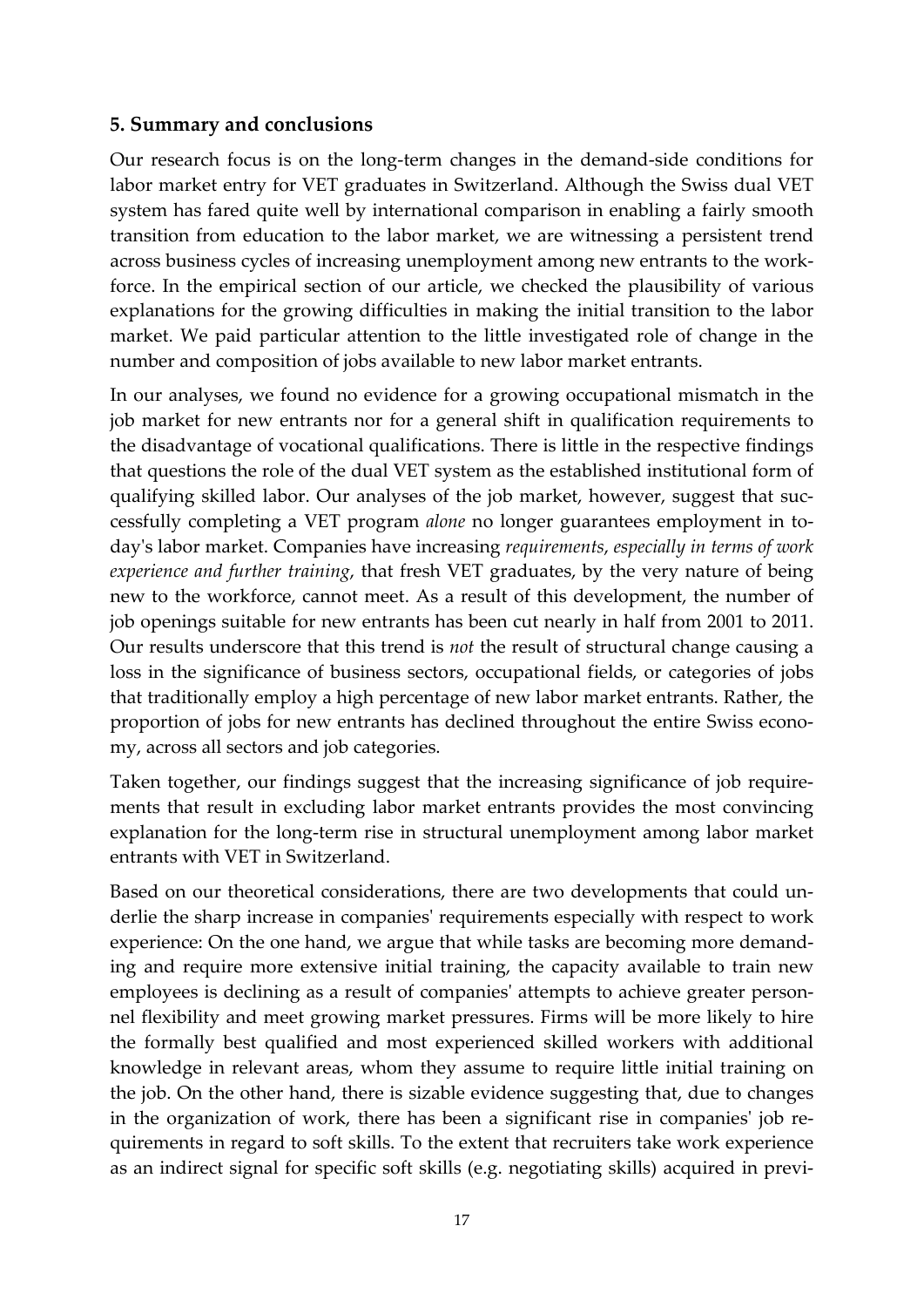ous jobs, they may favor experienced workers over fresh VET graduates and advertise jobs accordingly.

Both explanations for growing job requirements can be interpreted as expressions of a single phenomenon that we might refer to as the spread of 'high performance work systems'. Our assumption that this type of work organization is relatively widespread in Switzerland corresponds with the findings of a comparative study on working conditions (Krieger et al. 2011). According to this study, employees in Switzerland, compared to other European countries, have the most flexible working hours, rank above average in terms of being involved in decision-making, work independently to a high degree, and are given more opportunities to pursue further training by their employers. On the other hand, in no other country is the strain arising from the pace of work and tight work schedules perceived to be higher than in Switzerland. Moreover, both stress factors have increased substantially from 2005 to 2010. In our interpretation, the expansion of such 'high performance work systems' is reflected in hiring criteria that impair the chances even of skilled labor market entrants.

Irrespective of how we explain growing company demands for work experience and further training in detail, our analysis of a longitudinal database representative of the Swiss job market suggests that there are growing hurdles which have to be overcome in the transition from VET to the labor market. However, young workers with VET who manage to overcome them are still very much in demand once they have collected some years of work experience. According to our analysis, growing unemployment among VET graduates entering the labor market is, thus, a consequence of increasing difficulties in finding the first job and not the result of a generally shrinking demand for skilled workers without tertiary education.

#### *References*

Acemoglu, Daron (2002) 'Technical Change, Inequality, and the Labor Market', Journal of Economic Literature, 40(1): 7-72.

Allmendinger, Jutta (1989) 'Educational Systems and Labor Market Outcomes', European Sociological Review, 5(3): 231-250.

Appelbaum, Eileen (2002) 'The Impacts of New Forms of Work Organization on Workers', in: Murray, Gregor, et al. (eds.), Work and Employment Relations in the High Performance Workplace. London: Continuum, 120-149.

Arvanitis, Spyros (2005) 'Information Technology, Workplace Organisation and the Demand for Employees of Different Education Levels: Firm-level Evidence for the Swiss Economy', in: Kriesi, Hanspeter, et al. (eds.), Contemporary Switzerland: Revisiting the Special Case. Houndmills: Palgrave Macmillan, 135-162.

Autor, David H., Levy, Frank and Murnane, Richard J. (2003) 'The Skill Content of Recent Technological Change: An Empirical Exploration', The Quarterly Journal of Economics, 118(4): 1279-1333.

Bell, David N.F. and Blanchflower, David G. (2010) Youth Unemployment: Déjà Vu?, Bonn: Forschungsinstitut zur Zukunft der Arbeit (IZA Discussion Paper).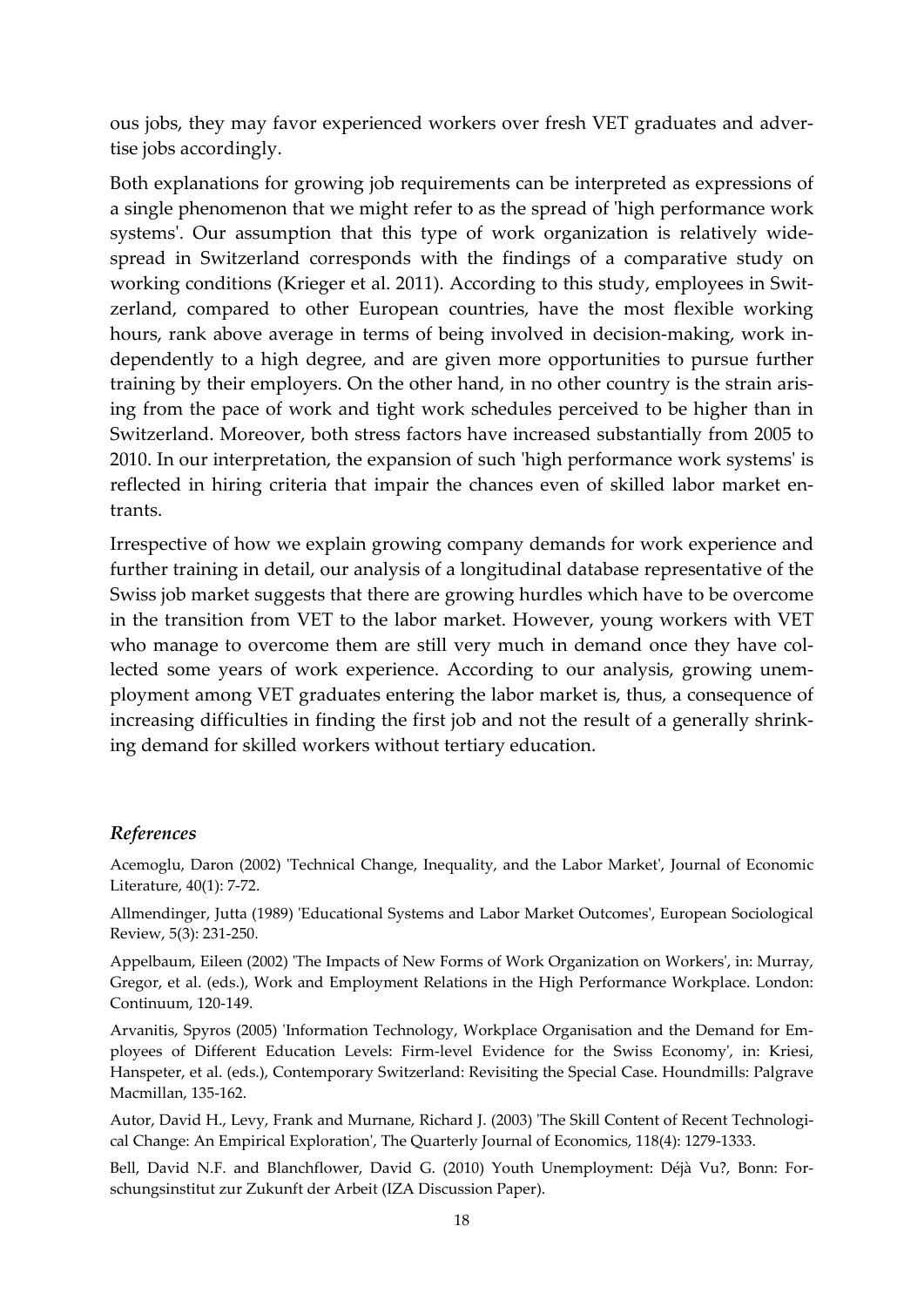Bills, David B. (2003) 'Credentials, Signals, and Screens: Explaining the Relationship Between Schooling and Job Assignment', Review of Educational Research, 73(4): 441-469.

Blossfeld, Hans-Peter, et al. (2008) Young Workers, Globalization and the Labor Market. Comparing Early Working Life in Eleven Countries, Cheltenham: Edward Elgar.

Breen, Richard (2005) 'Explaining Cross-national Variation in Youth Unemployment. Market and Institutional Factors', European Sociological Review, 21(2): 125–134.

Brzinsky-Fay, Christian (2007) 'Lost in Transition? Labour Market Entry Sequences of School Leavers in Europe', European Sociological Review, 23(4): 409-422.

Dietrich, Hans (2012) Youth Unemployment in Europe. Theoretical Considerations and Empirical Findings, Berlin: Friedrich Ebert Stiftung (International Policy Analysis).

Dietrich, Hans and Abraham, Martin (2008) 'Eintritt in den Arbeitsmarkt', in: Abraham, Martin and Hinz, Thomas (eds.), Arbeitsmarktsoziologie. Probleme, Theorien, empirische Befunde (2. Auflage). Wiesbaden: VS Verlag für Sozialwissenschaften, 69-98.

Gangl, Markus (2003) 'Explaining Change in Early Career Outcomes: Labour Market Conditions, Educational Expansion, and Youth Cohort Sizes', in: Müller, Walter and Gangl, Markus (eds.), Transitions from Education to Work in Europe. Oxford: University Press, 251-276.

Gangl, Markus, Müller, Walter and Raffe, David (2003) 'Conclusions: Explaining Cross-National Differences in School-to-Work Transitions', in: Müller, Walter and Gangl, Markus (eds.), Transitions from Education to Work in Europe. Oxford: University Press, 277-305.

Green, Francis (2002) Why Has Work Effort Become More Intense? University of Kent: Department of Economics.

Hage, Jerald and Powers, Charles H. (1992) Post-Industrial Lives. Roles and Relationships in the 21st Century, Newbury Park: Sage.

Hohn, Hans-Willy and Windolf, Paul (1988) 'Lebensstile als Selektionskriterien - Zur Funktion 'biographischer Signale' in der Rekrutierungspolitik von Arbeitsorganisationen', in: Brose, Hans-Georg and Hildenbrand, Bruno (eds.), Vom Ende des Individuums zur Idividualität ohne Ende. Opladen: Leske + Budrich, 179-207.

ILO (2012) Global Employment Trends for Youth 2012, Geneva: International Labour Office.

Kalleberg, Arne L. (2003) 'Flexible Firms and Labor Market Segmentation: Effects of Workplace Restructuring on Jobs and Workers', Work and Occupations, 30(2): 154-175.

Kashefi, Mahmoud (2011) 'High Performance Work Organizations and Job Rewards in Manufacturing and Service Economies', International Sociology, 26(4): 547-570.

Korenman, Sanders and Neumark, David (2000) 'Cohort Crowding and Youth Labor Markets (A Cross-National Analysis)', in: Blanchflower, David G. and Freeman, Richard B. (eds.), Youth Employment and Joblessness in Advanced Countries. Chicago: University of Chicago Press, 57 - 106.

Krieger, Ralph, et al. (2011) 5. Europäische Erhebung über die Arbeitsbedingungen 2010. Ausgewählte Ergebnisse aus Schweizer Perspektive, Bern: Seco.

Layard, Richard, Nickell, Stephen J. and Jackman, Richard (1991) Unemployment: Macroeconomic Performance and the Labour Market, Oxford: University Press.

Lindbeck, Assar and Snower, Dennis J. (2002) The Insider-Outsider Theory: A Survey (IZA Discussion Paper No. 534), Bonn: IZA.

Mencken, F. Carson and Winfield, Idee (1998) 'In Search of "Right Stuff": Informal and Formal Recruiting Practices in External Labor Markets', American Journal of Economics and Sociology, 57(2): 135-153.

Müller, Walter and Gangl, Markus, eds. (2003) Transitions from Education to Work in Europe. Oxford: University Press.